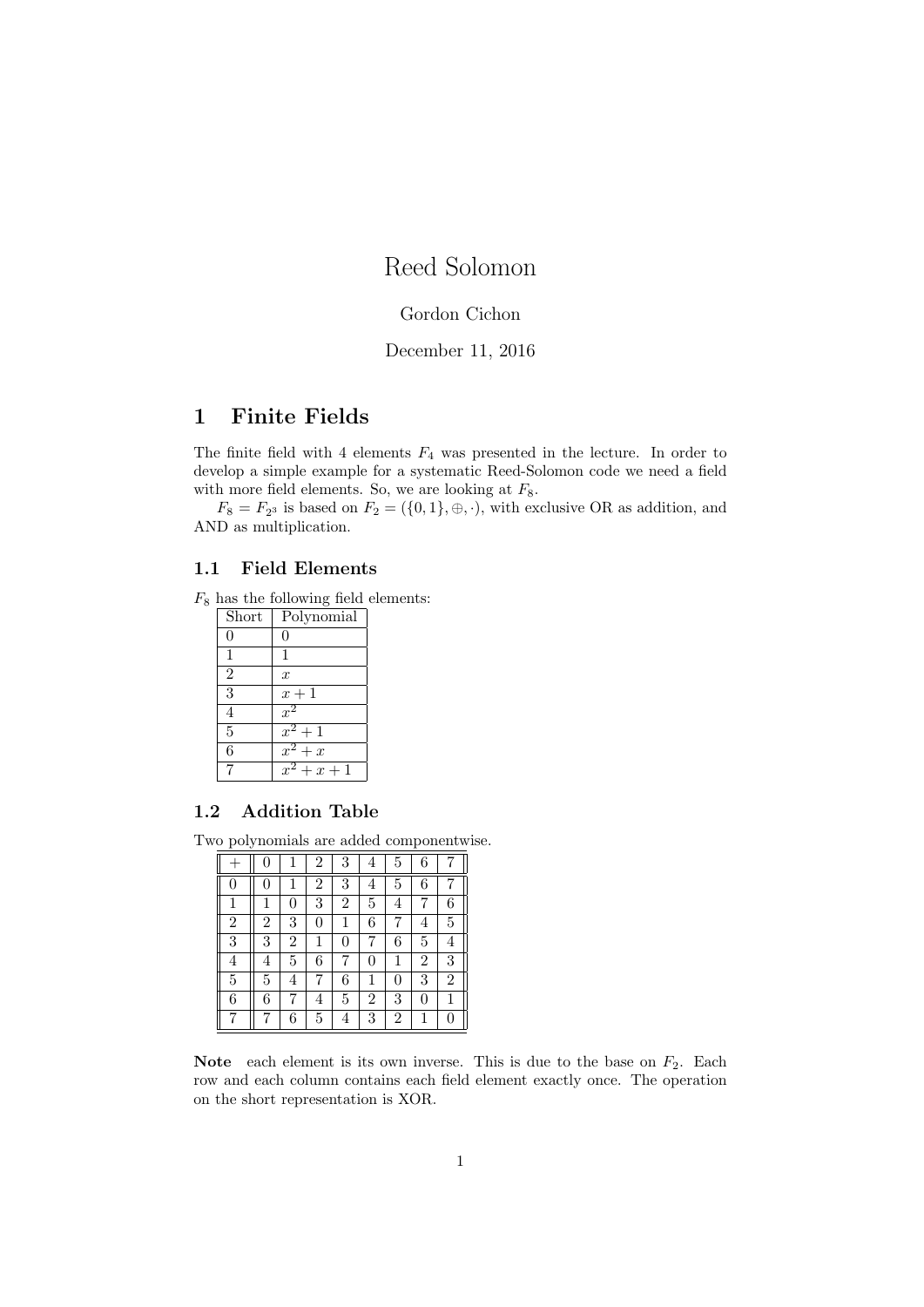#### 1.3 Generator Polynomial

#### 1.3.1 Irreducible Polynomials

reducible polynomials on  $F_4$  are:

$$
x \cdot x = x^2 \tag{1}
$$

$$
x \cdot (x+1) = x^2 + x \tag{2}
$$

$$
(x+1) \cdot (x+1) = x^2 + 1 \tag{3}
$$

(4)

irreducible polynomial in  $F_4$ :  $x^2 + x + 1$ reducible polynomials in  $F_8$ :

$$
x \cdot x \cdot x = x^3 = 8 \tag{5}
$$

$$
x \cdot x \cdot (x+1) = x^3 + x^2 = 12 \tag{6}
$$

$$
x \cdot (x+1) \cdot (x+1) = x^3 + x = 10 \tag{7}
$$

$$
(x+1)\cdot(x+1)\cdot(x+1) = x^3 + x^2 + x + 1 = 15
$$
 (8)

$$
x \cdot (x^2 + x + 1) = x^3 + x^2 + x = 14 \tag{9}
$$

$$
(x+1)\cdot(x^2+x+1) = x^3+1 = 9\tag{10}
$$

$$
(11)
$$

So, there are two choices for generator polynomials:

$$
x^3 + x + 1 = 11\tag{12}
$$

$$
x^3 + x^2 + 1 = 13\tag{13}
$$

(14)

In the following, we chose (field) generator polynomial  $g(x) = x^3 + x^2 + 1$ . This means,  $g(x) = x^3 + x^2 + 1 = 0$ .

Homework Try the same work using the other polynomial.

1.4 Multiplication Table

|                | 0              | 1              | $\overline{2}$ | 3              | 4              | 5              | 6              | 7              |
|----------------|----------------|----------------|----------------|----------------|----------------|----------------|----------------|----------------|
| 0              | 0              | 0              | 0              | 0              | 0              | 0              | 0              | 0              |
| $\mathbf{1}$   | 0              | $\mathbf{1}$   | $\overline{2}$ | 3              | 4              | $\overline{5}$ | 6              | 7              |
| $\overline{2}$ | 0              | $\overline{2}$ | 4              | 6              | $\overline{5}$ | 7              | $\mathbf 1$    | 3              |
| 3              | 0              | 3              | 6              | $\overline{5}$ | 1              | $\overline{2}$ | 7              | 4              |
| $\overline{4}$ | 0              | 4              | 5              | 1              | 7              | 3              | $\overline{2}$ | 6              |
| 5              | $\overline{0}$ | 5              | 7              | $\overline{2}$ | 3              | 6              | 4              | $\mathbf{1}$   |
| 6              | 0              | 6              | 1              | 7              | $\overline{2}$ | 4              | 3              | 5              |
| 7              | $\theta$       | 7              | 3              | 4              | 6              | 1              | 5              | $\overline{2}$ |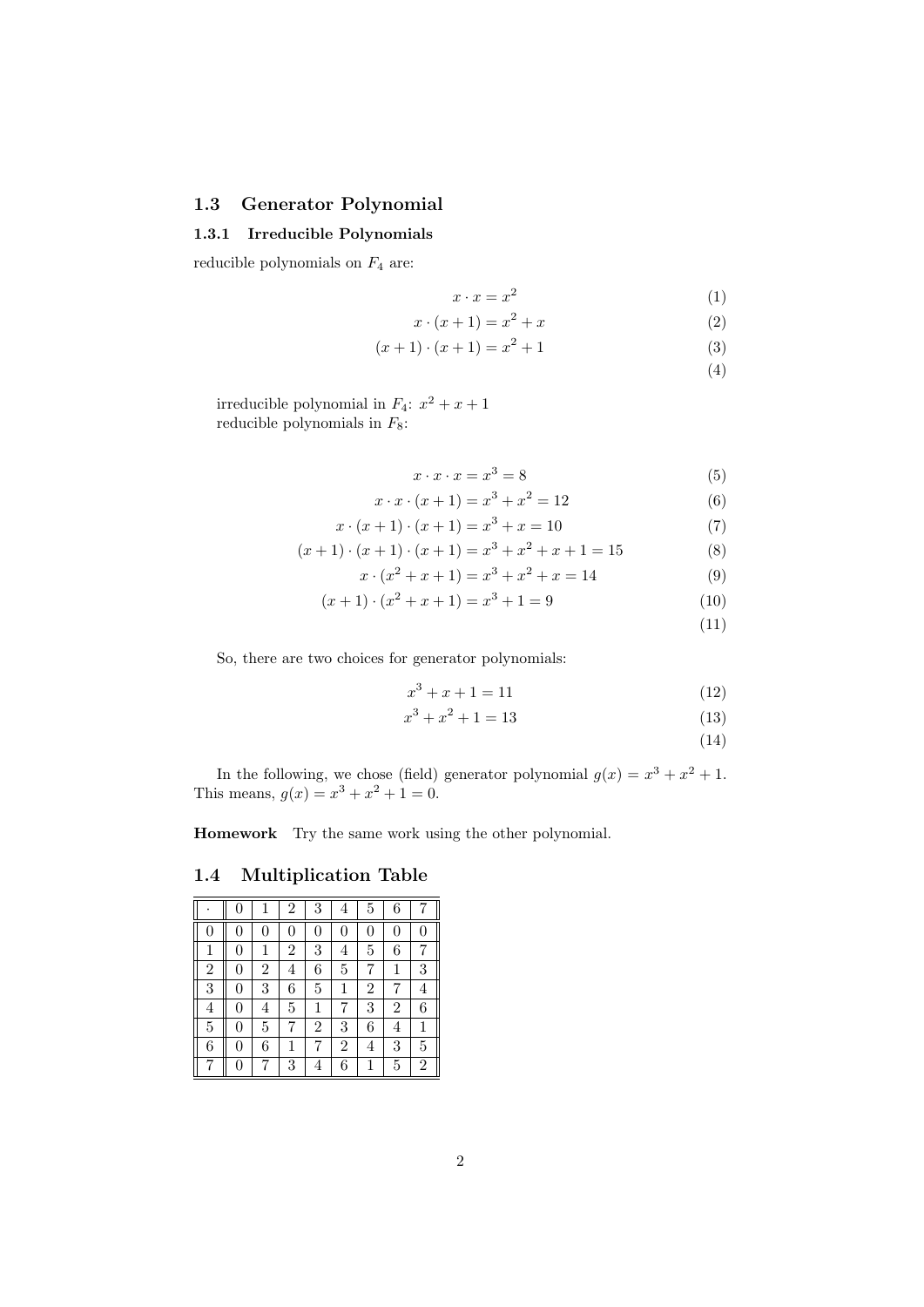Note 0 is the dominant element. All elements multiplied with 0 get 0. 1 is the neutral element. All elements stay the same multiplied with 1. Each row and each column of the table contains each field element exactly once.

 $2 = x$ 

```
2*2 = x*x = x^2 = 42*3 = x*(x+1) = x^2+x = 62*4 = x*(x^2) = x^3 = -(x^2+1) = x^2+1 = 52*5 = x*(x^2+1) = x^3+x = x^2+1+x = 72*6 = x*(x^2+x) = x^3+x^2 = x^2+1+x^2 = 12*7 = x*(x^2+x+1) = x^3+x^2+x = x^2+1+x^2+x = x+1 = 33*3 = (x+1)*(x+1) = x^2+2x+1 = x^2+1 = 53*4 = (x+1)*x^2 = x^3+x^2 = x^2+1+x^2 = 13*5 = (x+1)(x^2+1) = x^3+x^2+x+1 = x^2+1+x^2+x+1 = x = 23*6 = (x+1)(x^2+x) = x^3+x^2+x^2+x = x^2+1+x^2+x^2+x = x^2+1+x^2+1 = 73*7 = (x+1)(x^2+x+1) = x^3+x^2+x+x^2+x+1 = x^3+1 = x^2+1+1 = x^2 = 44*4 = x^2*x^2 = x^4 = x*x^3 = x*(x^2+1) = 2*5 = 74*5 = x^2*(x^2+1) = x^4+x^2 = 7+4 = 34*6 = x^2*(x^2+x) = x^4+x^3 = 7+5 = 24*7 = x^2*(x^2+x+1) = x^4+x^3+x^2 = 2+4 = 65*5 = (x^2+1)(x^2+1) = x^4+2x^2+1 = x^4+1 = 7+1 = 65*6 = (x^2+1)(x^2+x) = x^4+x^3+x^2+x = 7+5+4+2 = 45*7 = (x^2+1)(x^2+x+1) = x^4+x^3+x^2+x^2+x+1 = 7+5+2+1 = 16*6 = (x^2+x)(x^2+x) = x^2(x+1)(x+1) = x^2(x^2+1) = x^4+x^2 = 7+4 = 36*7 = (x^2+x)(x^2+x+1) = x^4+x^3+x^2+x^3+x^2+x^2+x = x^4+x = 7+2 = 57*7 = (x^2+x+1)(x^2+x+1) = x^4+x^3+x^2+x^3+x^2+x^2+x+1 = x^4+x^2+1 = 7+4+1 = 2
```
#### 1.5 Primitive Element

Pick a primitive element  $\alpha$  with  $\forall x : \exists j : x = \alpha^j$ .

This allows for the definition of Galois logarithm. The argument of the logarithm is a field element, while the result is an ordinary integer value.

Since  $n - 1$  is prime, we may chose any field element besides 0 or 1 as primitive element. A common choice is  $x$ , or as number 2.

Note This also provides for a fast method of computing Galois multiplication without polynomial division.  $x \cdot y = \alpha^{\log x + \log y}$ . We pick  $\alpha = x - 2$ 

| we pick $\alpha = x = z$                              |  |  |  |  |  |  |  |  |  |
|-------------------------------------------------------|--|--|--|--|--|--|--|--|--|
| x                                                     |  |  |  |  |  |  |  |  |  |
| $\log x$                                              |  |  |  |  |  |  |  |  |  |
| The inverse function to log is $\exp x := \alpha^x$ : |  |  |  |  |  |  |  |  |  |
| $\boldsymbol{x}$                                      |  |  |  |  |  |  |  |  |  |
| $\exp x$                                              |  |  |  |  |  |  |  |  |  |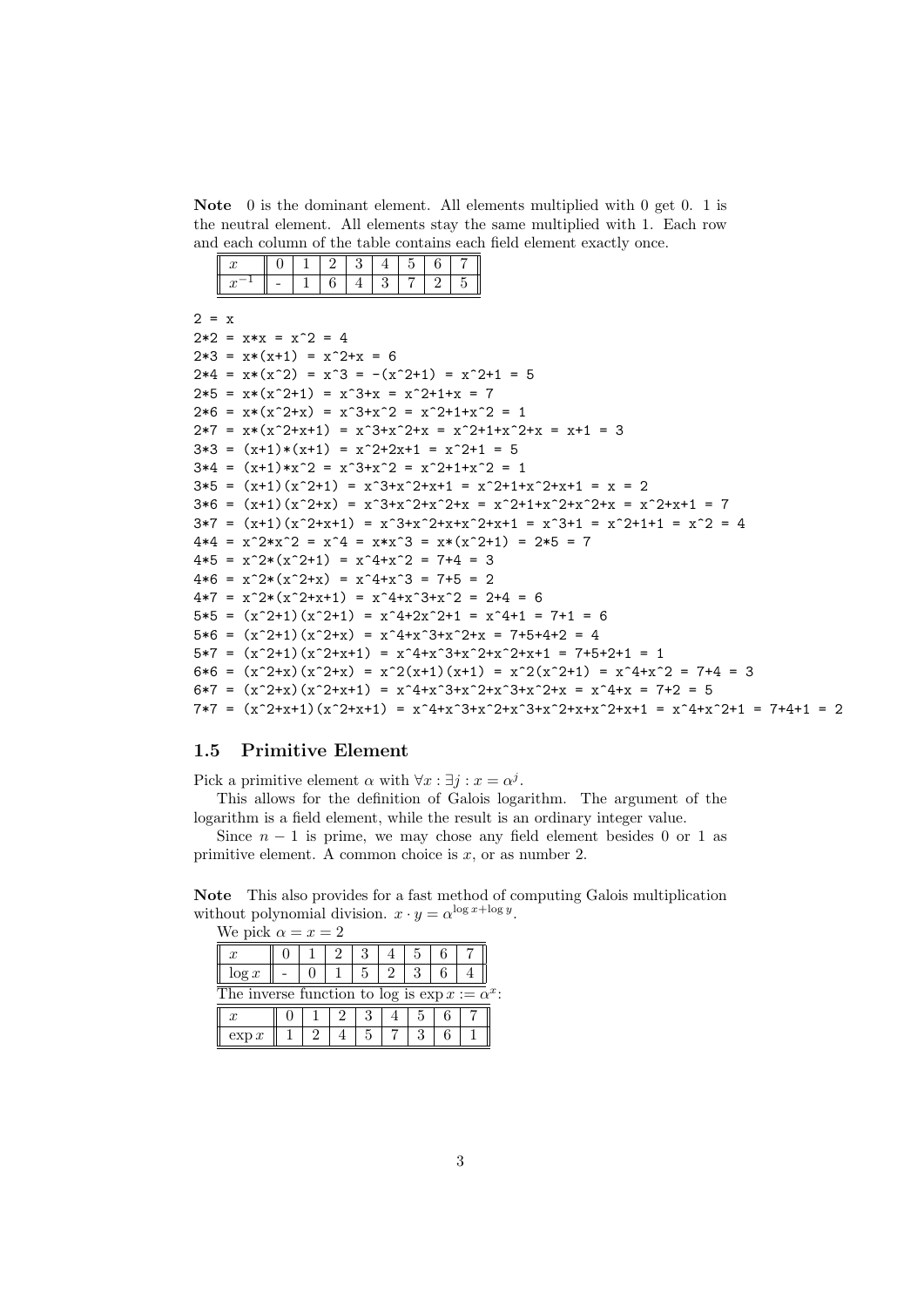## 2 Reed-Solomon Code

In this sheet, we pick an example code. The code word length  $n = 7$  has to be at most one less than the number of field elements.  $k = 3$  is the number of information words. Consequently, we have a minimum distance  $d = n - k = 4$ , and we can correct up to  $t = 2$  unknown errors.

homework This looks like a lot of redundancy. What is the rate of the code? Compare that with codes based on  $F_{256}$  with  $t = 8$  and  $t = 32$ .

#### 2.1 Generator Polynomial

$$
g(x) := \prod_{j=1}^{n-k} (x - \alpha^j)
$$
 (15)

Example:

$$
g(x) = (x - 2)(x - 4)(x - 5)(x - 7)
$$
  
\n
$$
= x4
$$
  
\n+ (2 + 4 + 5 + 7) \cdot x<sup>3</sup>  
\n+ (2 \cdot 4 + 2 \cdot 5 + 2 \cdot 7 + 4 \cdot 5 + 4 \cdot 7 + 5 \cdot 7) \cdot x<sup>2</sup>  
\n+ (2 \cdot 4 \cdot 5 + 2 \cdot 4 \cdot 7 + 2 \cdot 5 \cdot 7 + 4 \cdot 5 \cdot 7) \cdot x  
\n+ (2 \cdot 4 \cdot 5 \cdot 7)  
\n= x<sup>4</sup>  
\n+ (6 + 2) \cdot x<sup>3</sup>  
\n+ (5 + 7 + 3 + 3 + 6 + 1) \cdot x<sup>2</sup>  
\n+ (5 \cdot 5 + 5 \cdot 7 + 7 \cdot 7 + 3 \cdot 7) \cdot x  
\n+ (5 \cdot 1)  
\n= x<sup>4</sup>  
\n+ 4 \cdot x<sup>3</sup>  
\n+ 5 \cdot x<sup>2</sup>  
\n+ (6 + 1 + 2 + 4) \cdot x  
\n+ 5  
\n= x<sup>4</sup> + 4 \cdot x<sup>3</sup> + 5 \cdot x<sup>2</sup> + x + 5

In our example, we pick the message of

$$
m(x) = 7x^2 + 3x + 1 = (7 \quad 3 \quad 1)
$$
\n<sup>(17)</sup>

Note: Usually, the message vector is written with the lowest coefficient first. Here, it is an exception. The first vector element gets the highest coefficient in the polynomial. This is because so we can compute ploynomial division with feedback shift registers in message arrival order.

For encoding the message, we multiply it with  $x^4$  and compute the reminder of dividing it by the (code) generator polynomial. This excess remainder has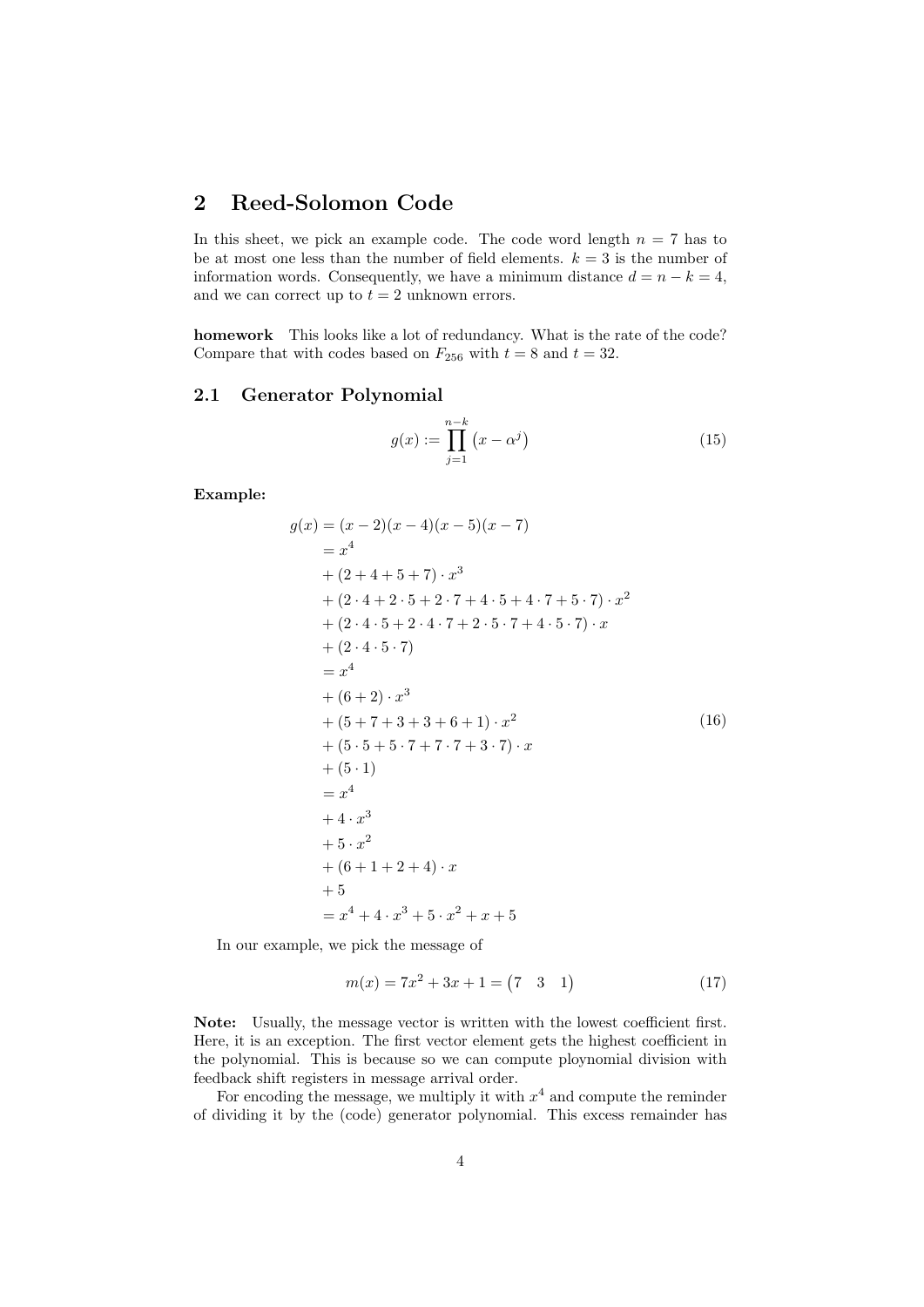to be subtracted from the sent codeword, such that the code word becomes a multiple of  $g(x)$ .

$$
s_0(x) = 7x^6 + 3x^5 + 1x^4 \tag{18}
$$

 $s_0 / g =$  $(7*x^6 + 3*x^5 + 1*x^4)$  /  $(x^4 + 4*x^3 + 5*x^2 + x + 5) = 7*x^2 + 5*x + 3$  $-(7*x^6 + 6*x^5 + 1*x^4 + 7*x^3 + x^2)$ --------------------------------------  $5*x^5$  + 7 $*x^3 + x^2$  $-(5*x^5 + 3*x^4 + 6*x^3 + 5*x^2 + 6*x)$ --------------------------------------  $3*x^4 + x^3 + 4*x^2 + 6*x$  $-(3*x^4 + 1*x^3 + 2*x^2 + 3*x + 2)$ ----------------------------------  $6*x^2 + 5*x + 2$ 

So, the sent word is:

$$
s = s_0 + \text{rem} = 7 * x^6 + 3 * x^5 + x^4 + 6 * x^2 + 5 * x + 2 \tag{19}
$$

$$
= (7 \quad 3 \quad 1 \quad 0 \quad 6 \quad 5 \quad 2) \tag{20}
$$

During the transmission of the message, there will be an error.

$$
r(x) = s(x) + e(x) \tag{21}
$$

Example:

$$
s = \begin{pmatrix} 7 & 3 & 1 & 0 & 6 & 5 & 2 \end{pmatrix}
$$
 (22)

$$
r = \begin{pmatrix} 1 & 3 & 1 & 4 & 6 & 5 & 2 \end{pmatrix}
$$
 (23)

$$
e = \begin{pmatrix} 6 & 0 & 0 & 4 & 0 & 0 & 0 \end{pmatrix} \tag{24}
$$

$$
e(x) = 6x^6 + 4x^3 \tag{25}
$$

Let the number of errors be  $\nu$  at positions  $i_1 \ldots i_{\nu}$ We defined the error position as:

$$
X_k = \alpha^{i_k} \tag{26}
$$

and the error values as:

$$
Y_k = e_{i_k} \tag{27}
$$

With that defintion, we get:

$$
e(x) = \sum_{k=1}^{\nu} e_{i_k} \alpha^{i_k} = \sum_{k=1}^{\nu} Y_k X_k
$$
 (28)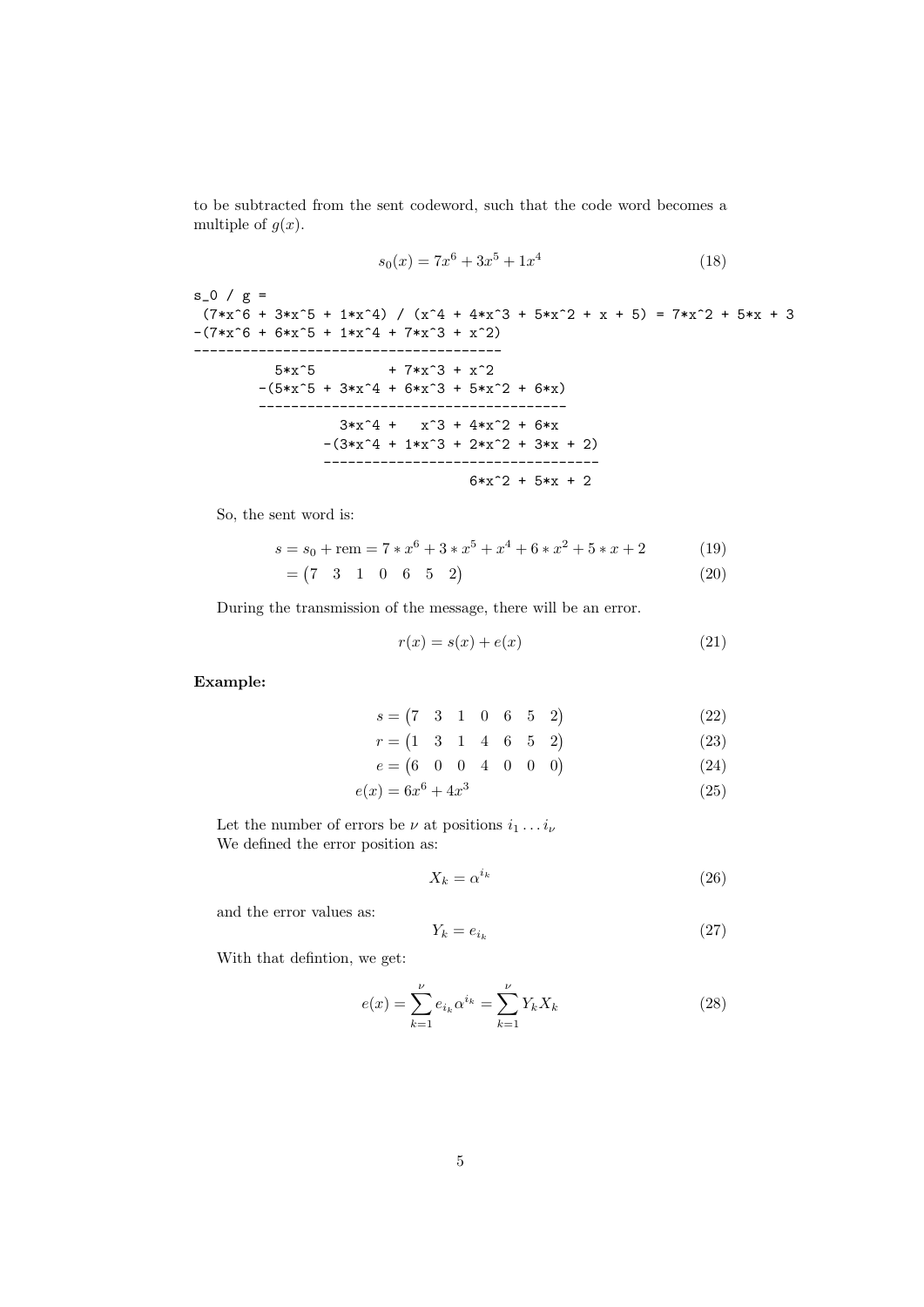Example:

$$
\nu = 2 \tag{29}
$$
  

$$
i_1 = 3 \tag{30}
$$

$$
i_1 = 3 \tag{30}
$$
  

$$
i_2 = 6 \tag{31}
$$

 $X_1 = 5$  (32)

$$
X_2 = 6 \tag{33}
$$

$$
Y_1 = 4 \tag{34}
$$

$$
Y_2 = 6 \tag{35}
$$

## 3 Decoding the Message

## 3.1 Syndrome Calculation

It is now possible to regard the received message as a polynomial and evaluate that polynomial at the zeros of the generator polynomial. By design of the generator polynomial, the sent message evaluates to zero at all zeros of the generator polynomial, since it is a multiple of the generator polynumial.

$$
S_j = r(\alpha^j) = s(\alpha^j) + e(\alpha^j) = e(\alpha^j)
$$
\n(36)

with  $j = 1, 2, ..., n - k$ 

From this, we can infer:

$$
S_j = \sum_{k=1}^{\nu} e_{i_k} (\alpha^j)^{i_k}
$$
 (37)

$$
=\sum_{k=1}^{\nu} Y_k X_k^j\tag{38}
$$

Example:

$$
S_1 = r(2) = 0 \tag{39}
$$

$$
S_2 = r(4) = 5 \tag{40}
$$

$$
S_3 = r(5) = 2 \tag{41}
$$

 $S_4 = r(7) = 5$  (42)

(43)

## 3.2 Error Locator Polynomial

Definition:

$$
\Lambda(x) := \prod_{k=1}^{\nu} \left( 1 - x \cdot X_k \right) \tag{44}
$$

$$
= 1 + \Lambda_1 x^1 + \Lambda_2 x^2 + \dots + \Lambda_\nu x^\nu \tag{45}
$$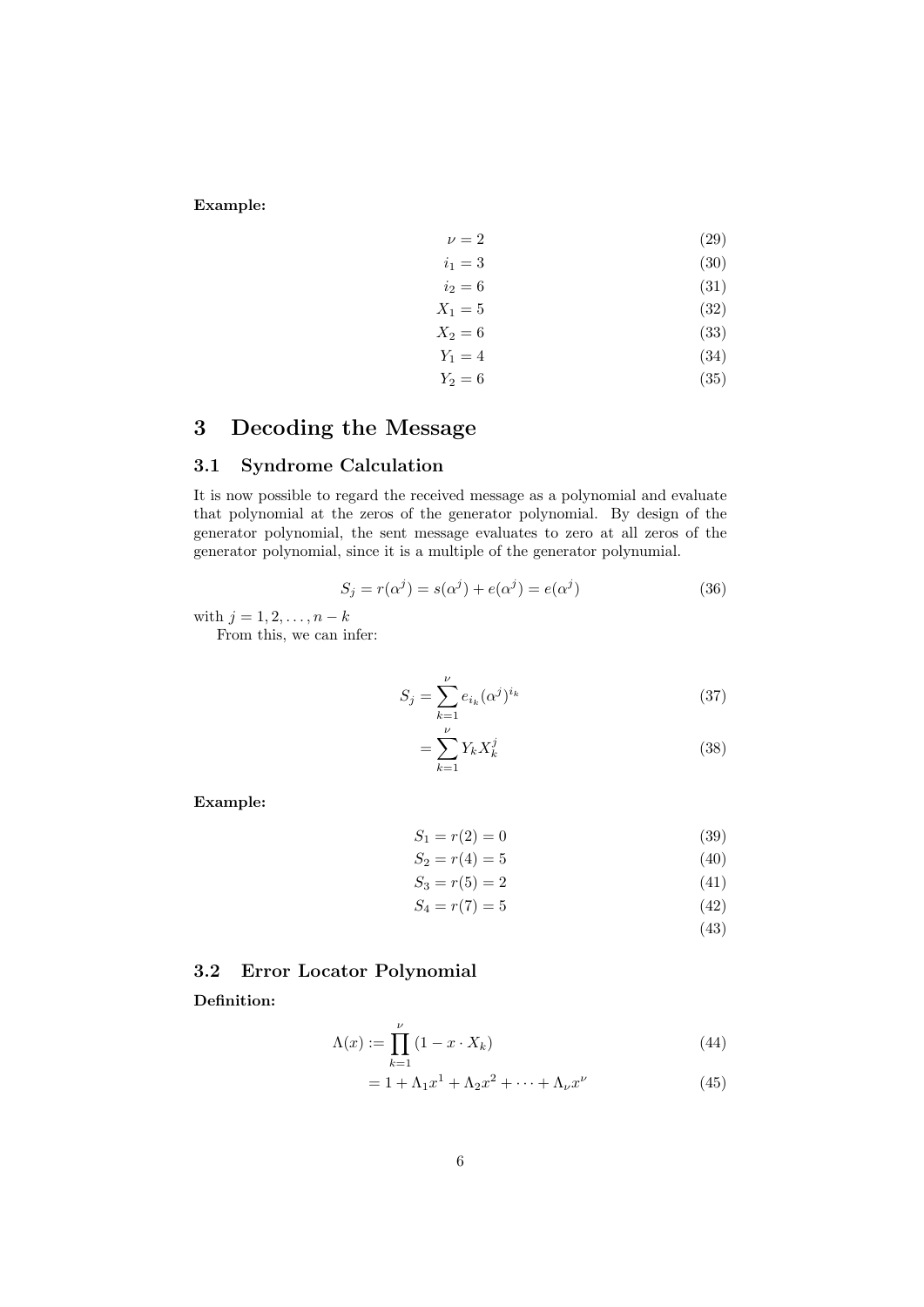**Note:** The error locator polynomial has zeros at the reciprocals of  $X_k$ .

$$
\Lambda(X_k^{-1}) = 0\tag{46}
$$

$$
= 1 + \Lambda_1 X_k^{-1} + \Lambda_2 X_k^{-2} + \dots + \Lambda_\nu X_k^{-\nu}
$$
 (47)

Example:

$$
X_1 = 5 \tag{48}
$$

$$
X_2 = 6 \tag{49}
$$

$$
X_1^{-1} = 7 \tag{50}
$$

$$
X_2^{-1} = 2\tag{51}
$$

$$
\Lambda(x) = (1 - 5 \cdot x)(1 - 6 \cdot x) = 1 + 3x + 4x^2 \tag{52}
$$

Does such polynomial exist? Yes, but we don't know its parameters (yet). How to determine the parameters from the Syndromes?

We know that  $\Lambda(X_k^{-1}) = 0$ . We can multiply that with  $Y_k X_k^{j+\nu}$  for any j:

$$
Y_k X_k^{j+\nu} \cdot \Lambda(X_k^{-1}) = 0 \tag{53}
$$

we get:

$$
Y_k X_k^{j+\nu} + Y_k X_k^{j+\nu} \Lambda_1 X_k^{-1} + Y_k X_k^{j+\nu} \Lambda_2 X_k^{-2} + \dots + Y_k X_k^{j+\nu} \Lambda_\nu X_k^{-\nu} = 0 \quad (54)
$$

or simplified:

$$
Y_k X_k^{j+\nu} + \Lambda_1 Y_k X_k^{j+\nu-1} + \Lambda_2 Y_k X_k^{j+\nu-2} + \dots + \Lambda_\nu Y_k X_k^j = 0 \tag{55}
$$

now, we sum this over all errors  $k$ :

$$
\sum_{k=1}^{\nu} Y_k X_k^{j+\nu}
$$
  
+  $\Lambda_1 \sum_{k=1}^{\nu} Y_k X_k^{j+\nu-1}$   
+  $\Lambda_2 \sum_{k=1}^{\nu} Y_k X_k^{j+\nu-2}$   
+ ...  
+  $\Lambda_{\nu} \sum_{k=1}^{\nu} Y_k X_k^j$   
= 0

and still the result is 0.

These sums in the formula just happen to be of the form of the syndromes:

$$
S_j = \sum_{k=1}^{\nu} Y_k X_k^j \tag{57}
$$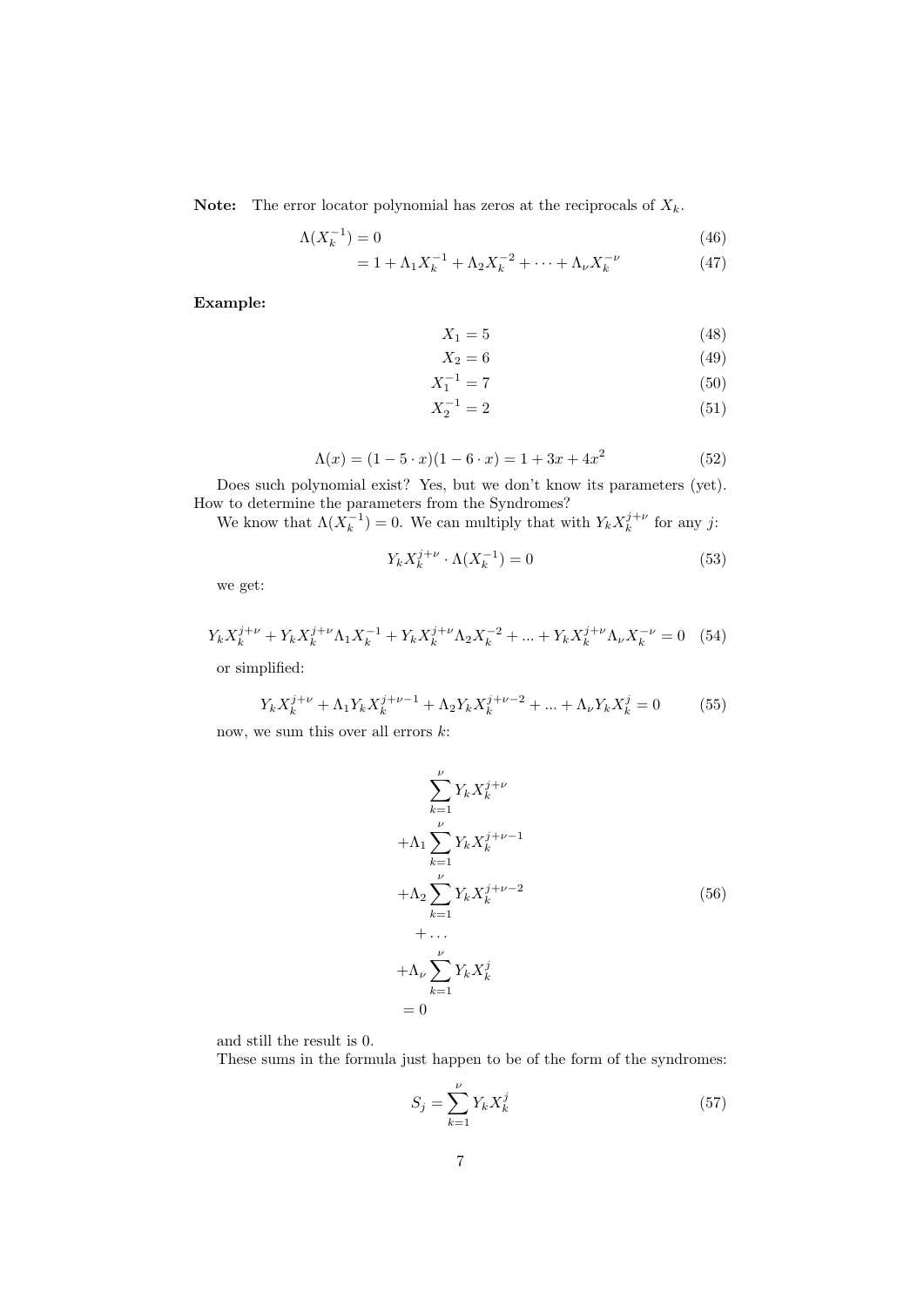Consequently:

$$
S_{j+\nu} + \Lambda_1 S_{j+\nu-1} + \dots + \Lambda_\nu S_j = 0
$$
\n(58)

This is the convolution of  $S$  and  $\Lambda$ :

$$
S * \Lambda = 0 \tag{59}
$$

Note: This is not a coincidence. There exists a base transformation in the finite field, similar to a Fourier Transformation, in which these two vectors are orthogonal.

#### 3.3 Peterson-Gorenstein-Zierler Algorithm

If we have enough known values of  $S_j$ , we can use them to determine the unknown values of  $\Lambda$ . For example, we can express  $S_{j+\nu}$  in terms of a linear equation of the remaining  $S_j$  and  $\Lambda$ :

$$
S_j \Lambda_\nu + S_{j+1} \Lambda_{\nu-1} + \dots + S_{j+\nu-1} \Lambda_1 = -S_{j+\nu}
$$
 (60)

or:

$$
\begin{bmatrix}\nS_1 & S_2 & \cdots & S_{\nu} \\
S_2 & S_3 & \cdots & S_{\nu+1} \\
\vdots & \vdots & \ddots & \vdots \\
S_{\nu} & S_{\nu+1} & \cdots & S_{2\nu+1}\n\end{bmatrix}\n\times\n\begin{bmatrix}\n\Lambda_{\nu} \\
\Lambda_{\nu-1} \\
\vdots \\
\Lambda_1\n\end{bmatrix}\n=\n\begin{bmatrix}\n-S_{\nu+1} \\
-S_{\nu+2} \\
\vdots \\
-S_{2\nu}\n\end{bmatrix}
$$
\n(61)

It can be seen, that twice as many syndromes are required, as there are unknown error locations.

If the number of errors if known, this linear equation can be solved directly. This is called Peterson-Grenstein-Zierler algorithm.

**Example:** We have  $\nu = 2$  errors, so:

$$
\begin{bmatrix} S_1 & S_2 \\ S_2 & S_3 \end{bmatrix} \times \begin{bmatrix} \Lambda_2 \\ \Lambda_1 \end{bmatrix} = \begin{bmatrix} -S_3 \\ -S_4 \end{bmatrix} \tag{62}
$$

with numbers:

$$
\begin{bmatrix} 0 & 5 \\ 5 & 2 \end{bmatrix} \times \begin{bmatrix} \Lambda_2 \\ \Lambda_1 \end{bmatrix} = \begin{bmatrix} 2 \\ 5 \end{bmatrix}
$$
 (63)

This can be solved:

```
0 \Lambda_2 + 5 \Lambda_1 = 25 \Lambda_2 + 2 \Lambda_1 = 5---
\Lambda_1 = 2/5 = 2*7 = 3---
5 \Lambda_2 + 2*3 = 5
5 \ \Lambda_2 + 6 = 55 \Lambda_2 = 3\Lambda_2 = 3/5 = 3*7 = 4
```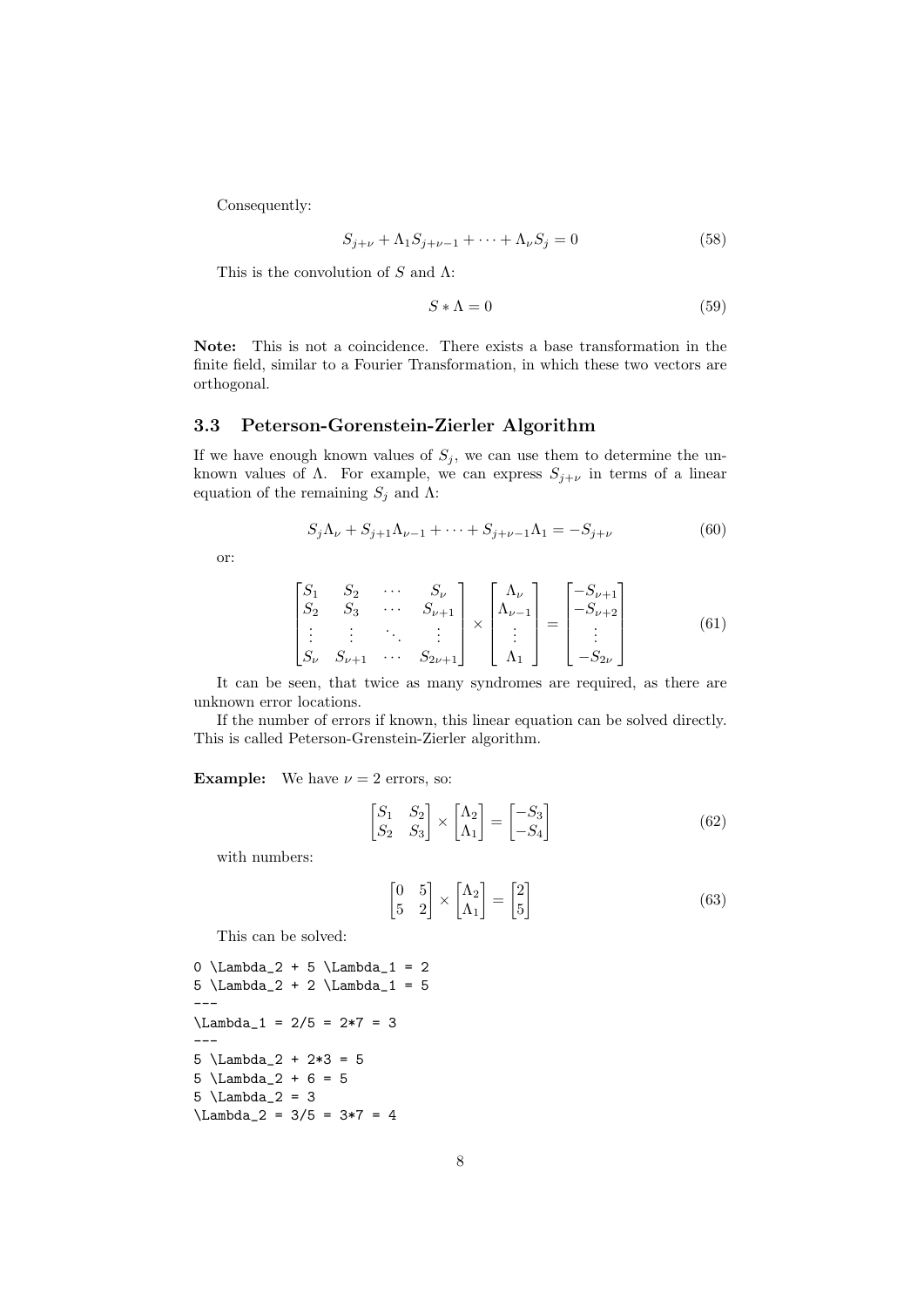- $\Lambda_1 = 3$  (64)
- $\Lambda_2 = 4$  (65)

$$
\Lambda(x) = 1 + 3x + 4x^2 \tag{66}
$$

We can verify the desired properties:

$$
\Lambda(0) = 1 \tag{67}
$$

$$
\Lambda(1) = 6 \tag{68}
$$

$$
\Lambda(2) = 0 \tag{69}
$$

$$
\Lambda(3) = 7\tag{70}
$$

$$
\Lambda(4) = 6 \tag{71}
$$
\n
$$
\Lambda(5) = 1 \tag{72}
$$

$$
\Lambda(6) = 7 \tag{73}
$$

$$
\Lambda(7) = 0 \tag{74}
$$

$$
\Lambda(7) = 0 \tag{74}
$$

With Peterson-Gorenstein-Zierler Algorithm, you have to know the number of errors. When receiving a transmitted message, the number of errors is unknown. In order to obtain the correct result, the algorithm has to start with the assumtion of the maximal number of recoeverable errors, in order to establish the solvable equation. If the number of errors is less, then the matrix becomes singular, and the equation is not solvable. In this case, the process has to be repeated with a lower number of errors, until the right number of errors is found. This is particularly inconvenient since the solution of a linear equation requires  $O(n^3)$  complexity, with *n* being the number of errors. So, actually decoding a code word requires working from the maximum number errors downward, reducing the number of errors until the correct decodable code word is found.

For a good channel, we are looking for a different method that assumes a low number of errors and works itself upwards, until the number of errors reaches the maximum number of permitted errors, and the code word eventually becomes non-decodable if it surpasses that number.

#### 3.4 Berlekamp Massey Algorithm

Berlekamp Massey Algorithm has two advantages over the Peterson-Gorenstein-Zierler Algorithm. Firstly, it has a lower computational complexity. Secondly, it starts with the assumption of few errors, and works its way upwards, until the maximum recoverable number of errors is reached.

The idea of the algorithm is to construct a minimal linear shift feedback register (LSFR) that produces exactly the syndromes. The LSFR is actually evaluating the error locator polynomial, and thus directly producing the desired result.

The Berlekamp Massey Algorithm is also applicable in complexity theory, in which it is used as a measure for the complexity of a specific number sequence. This complexity is measured as the size of the minimum LSFR that is producing the sequence.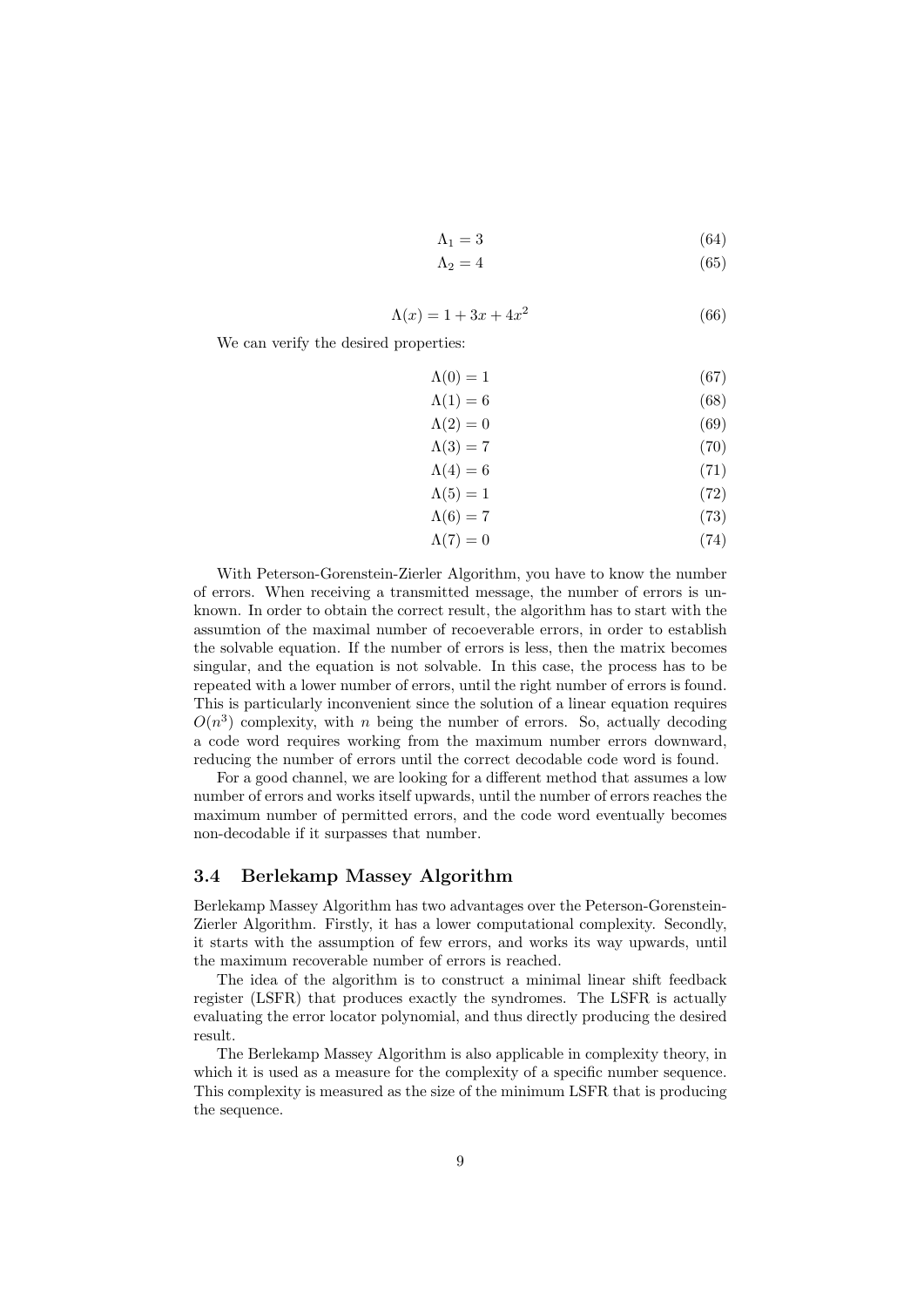The idea of the of the algorithm is to start with the partial sequence of syndromes, one by one, and adapting the generating LSFR such that it generates the sequence of syndromes that have been processed so far.

The Berlekamp Massey Algorithm works like follows: It inspects the syndromes, one by one, and checks whether the currently available error locator polynomial is capable of producing the sequence. For this purpose, the algorithm computes the discrepancy d of the currently seen syndrome  $S_n$ , and the value predicted by the currently assumed error locator polynomial  $C(x)$ .

If the discrepancy is zero, everything is fine, and the algorithm can proceed.

If however, the discrepancy is non-zero, the current estimation of the error locator polynomial has to be adjusted. This adjustment is performed by keeping around the last estimated polynomial  $B(x)$  that resulted in a non-zero discrepancy b. This polynomial  $B(X)$  is multiplied by the ratio of the discrepancies, so the two discrepancies will cancel each other out when subtracted from each other. Hence the factor  $\frac{d}{b}$  for the adjustment of  $C(x)$ .

Furthermore, the subtracted adjustment polynomial has to be carefully shifted backwards to that position, at which it produced the observed discrepancy b. For this purpose, a counter  $m$  is being kept around that records at how many symbols backwards the discrepancy was observed. Hence, the correction polynomial is additionally multiplied by  $x^m$ , such that it affects the syndrome at m positions in the past.

The algorithm starts with a number of estimated errors L of zero. This means an empty error locator polynomal  $C(x) = 1$ . At each step, the discrepancy of the found and estimated syndrome at position  $n$  is computed as:

$$
d = 1 \cdot S_n + C_1 \cdot S_{n-1} + \dots + C_L \cdot S_{n-L}
$$
 (75)

If this discrepancy is non-zero, the current estimate has to be updated. For this purpose, we use the previously used polynomal  $B(x)$  with its discrepancy b and distance m:

$$
C'(x) = C(x) - \frac{d}{b}x^m B(x)
$$
\n(76)

If the previous polynomial  $B(x)$  produced discrepancy b at position j, then  $m = n - j$ . If we compute the discrepancy of the new polynomial  $C'(x)$ , we obtain:

$$
d' = \underbrace{1 \cdot S_n + C_1 \cdot S_{n-1} + \dots + C_L \cdot S_{n-L}}_{d} \tag{77}
$$

$$
-\frac{d}{b}\underbrace{(1 \cdot S_j + B_1 \cdot S_{j-1} + \dots)}_{b} \tag{78}
$$

$$
= d - \frac{d}{b} \cdot b = 0 \tag{79}
$$

TODO: prove that the algorithm actually terminates. TODO: prove that the resulting LSFR is actually the shortest.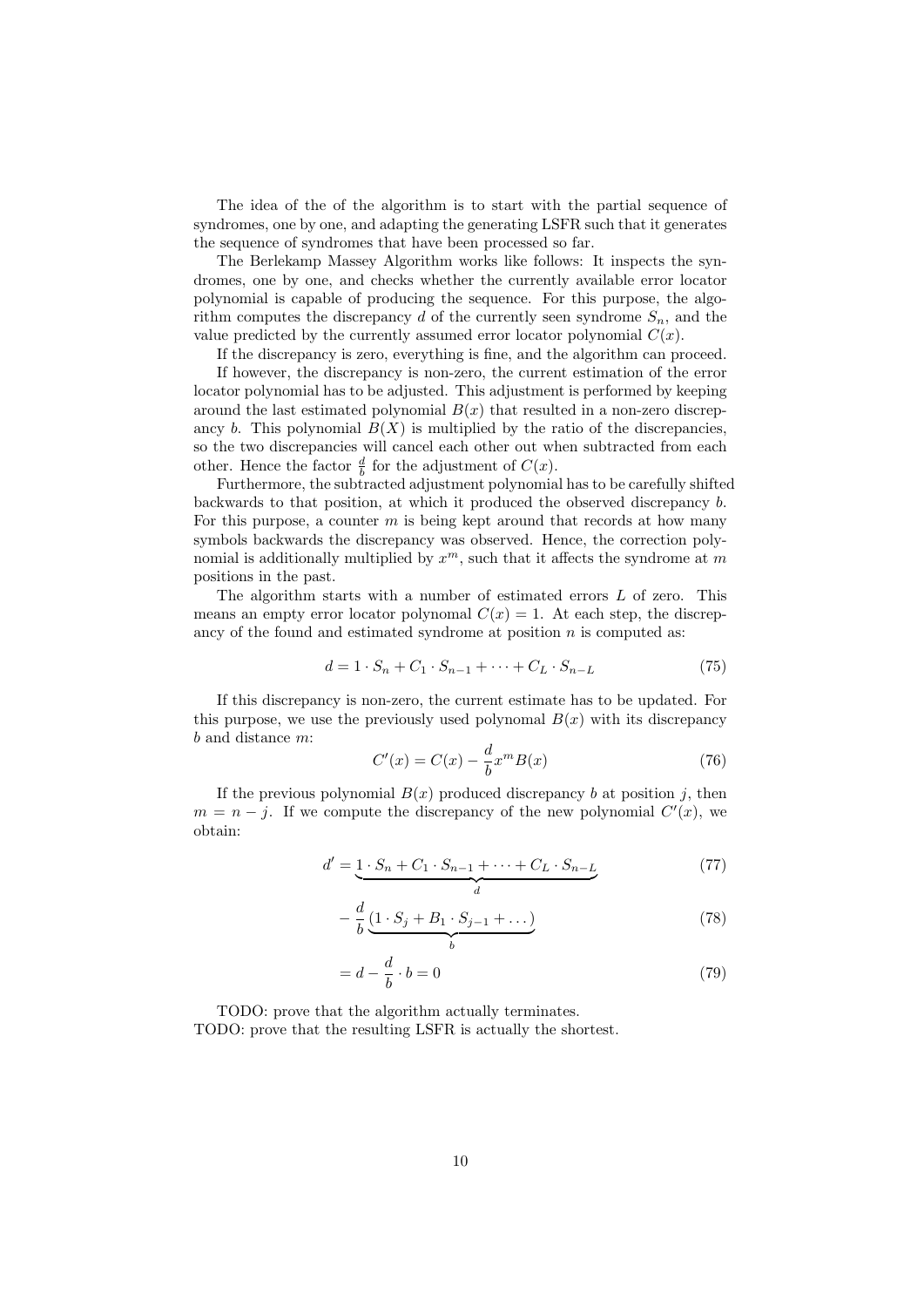#### Algorithm

```
polynomial(field K) s(x) = ... /* coeffs are s_j; output sequence as N-1 degree polynomi
/* connection polynomial */
polynomial(field K) C(x) = 1; /* coeffs are c_j */
polynomial(field K) B(x) = 1;
int L = 0;
int m = 1;
field K b = 1;
int n;
/* steps 2. and 6. */for (n = 0; n < N; n++) {
    /* step 2. calculate discrepancy */
    field K d = s_n + \Sigma_{i=1}^L c_i * s_{n-i};
    if (d == 0) {
        /* step 3. discrepancy is zero; annihilation continues */
        m = m + 1;} else if (2 * L <= n) {
        /* step 5. */
        /* temporary copy of C(x) */
        polynomial(field K) T(x) = C(x);
        C(x) = C(x) - d b^{\hat{}}{-1} x^m B(x);L = n + 1 - L;B(x) = T(x);b = d;m = 1;} else {
        /* step 4. */
        C(x) = C(x) - d b^{\hat{ }}f^{-1}x^m B(x);m = m + 1;}
}
return L;
```
Example:

| $s(x) = 5x^3 + 2x^2 + 5x + 0$ | (80) |
|-------------------------------|------|
| $C(x)=1$                      | (81) |
| $B(x)=1$                      | (82) |
| $L=0$                         | (83) |
| $m=1$                         | (84) |
| $b=1$                         | (85) |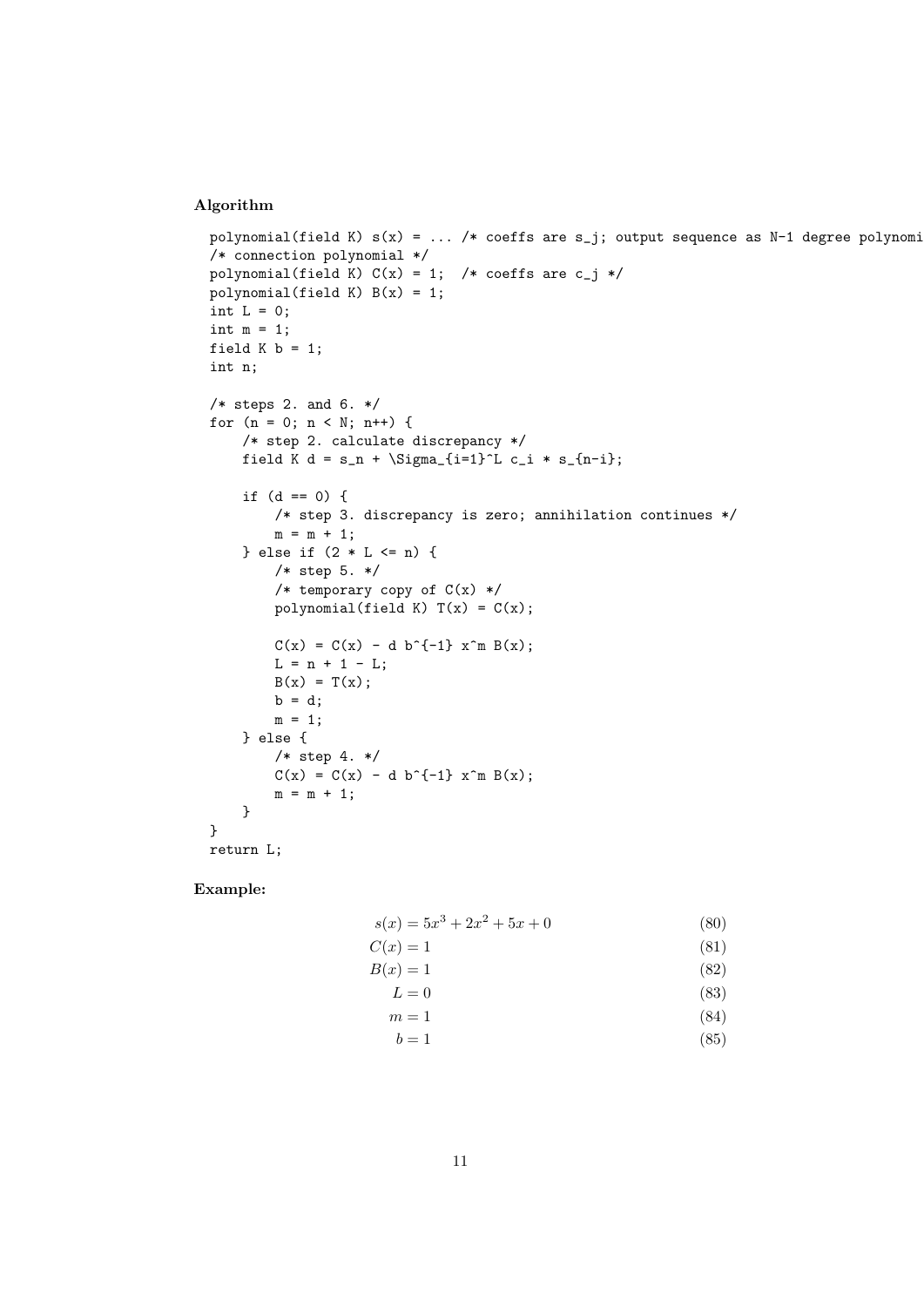**Iteration:**  $n = 0$ 

$$
d = s_0 + \sum_{i=1}^{L} c_i \cdot s_{n-i}
$$
 (86)

$$
=s_0=0\tag{87}
$$

$$
m = m + 1 = 2\tag{88}
$$

**Iteration:**  $n = 1$ 

$$
d = s_n + \sum_{i=1}^{L} c_i \cdot s_{n-i} = \tag{89}
$$

$$
=s_1=5\tag{90}
$$

$$
d \neq 0 \tag{91}
$$
\n
$$
\underbrace{2L}_{0} \leq \underbrace{n}_{1} \tag{92}
$$

$$
T(x) = C(x) = 1\tag{93}
$$

$$
C(x) = \underbrace{C(x)}_{1} - \underbrace{d}_{5} \cdot \underbrace{b^{-1}}_{1} \cdot \underbrace{x^{m}}_{x^{2}} \cdot \underbrace{B(x)}_{1}
$$
 (94)

$$
=5x^{2}+1
$$
 (95)  

$$
I = x^{2}+1
$$
 (96)

$$
L = \underbrace{n}_{1} + 1 - \underbrace{L}_{0} = 2 \tag{96}
$$

$$
B(x) = T(x) = 1\tag{97}
$$

$$
b = d = 5 \tag{98}
$$

$$
m = 1 \tag{99}
$$

**Iteration:**  $n = 2$ 

$$
d = s_n + \sum_{i=1}^{L} c_i \cdot s_{n-i} = \tag{100}
$$

$$
= \underbrace{s_2}_{2} + \underbrace{c_1}_{0} \cdot \underbrace{s_1}_{5} + \underbrace{c_2}_{5} \cdot \underbrace{s_0}_{0} = 2 \tag{101}
$$

$$
d \neq 0 \tag{102}
$$
\n
$$
2L \nleq n \tag{103}
$$

$$
C(x) = C(x) - d \underbrace{b^{-1}}_{5x^2+1} \cdot \underbrace{x^m}_{2} \cdot \underbrace{B(x)}_{7} = \underbrace{B(x)}_{1}
$$
 (104)

$$
=5x^2+3x+1
$$
 (105)

$$
m = \underbrace{m}_{1} + 1 = 2\tag{106}
$$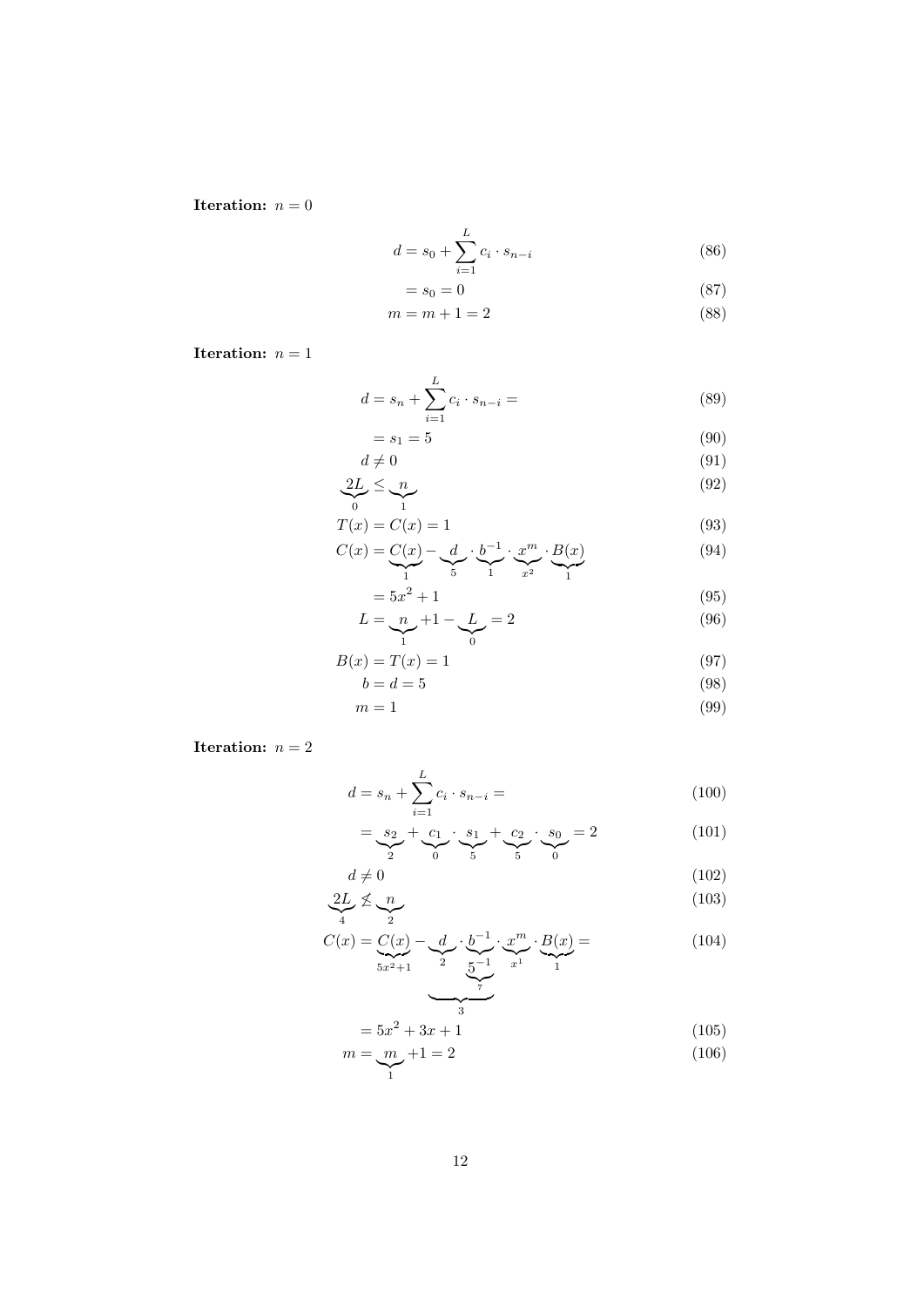Iteration:  $n = 3$ 

$$
d = s_n + \sum_{i=1}^{L} c_i \cdot s_{n-i} = \tag{107}
$$

$$
= \underbrace{s_3}_{5} + \underbrace{c_1}_{3} \cdot \underbrace{s_2}_{2} + \underbrace{c_2}_{5} \cdot \underbrace{s_1}_{5} = (108)
$$

| {z } | {z } = 5 (109)

$$
d \neq 0 \tag{110}
$$

$$
\underbrace{2L}_{4} \nleq \underbrace{n}_{3} \tag{111}
$$

$$
C(x) = \underbrace{C(x)}_{5x^2+3x+1} - \underbrace{d}_{5} \cdot \underbrace{b^{-1}}_{5^{-1}} \cdot \underbrace{x^m}_{x^2} \cdot \underbrace{B(x)}_{1} = \tag{112}
$$

$$
=5x^2 + x^2 + 3x + 1 = 4x^2 + 3x + 1
$$
\n(113)

$$
m = \underbrace{m}_{2} + 1 = 3\tag{114}
$$

Result

$$
\Lambda(x) = C(x) = 4x^2 + 3x + 1\tag{115}
$$

#### 3.5 Chien Search

After having obtained the error locator polynomial  $\Lambda$ , the next objective is finding its zeros  $\Lambda(x) = 0$ .

$$
\sum_{i=1}^{\nu} \Lambda_i x^i = 0 \tag{116}
$$

#### Example:

$$
\underbrace{\Lambda_2}_{4} \cdot x^2 + \underbrace{\Lambda_1}_{3} \cdot x + \underbrace{\Lambda_0}_{1} = 0 \tag{117}
$$

The zeros can be determined by evaluation of each individual field element. For a field with n elements, this takes  $O(n)$  multiplications and  $O(n)$  additions (Note: evaluate using Horner's Algorithm!).

#### Example:

$$
(\Lambda_2 \cdot x + \Lambda_1) \cdot x + \Lambda_0 = 0 \tag{118}
$$

This algorithm can be slightly improved. The idea of this improvement is evaluation in the order of  $\alpha^i$ . This improved algorithm is called Chien Search.

i

#### Definition:

$$
\gamma_{i,j} = \Lambda_i \cdot (\alpha^j)^i \tag{119}
$$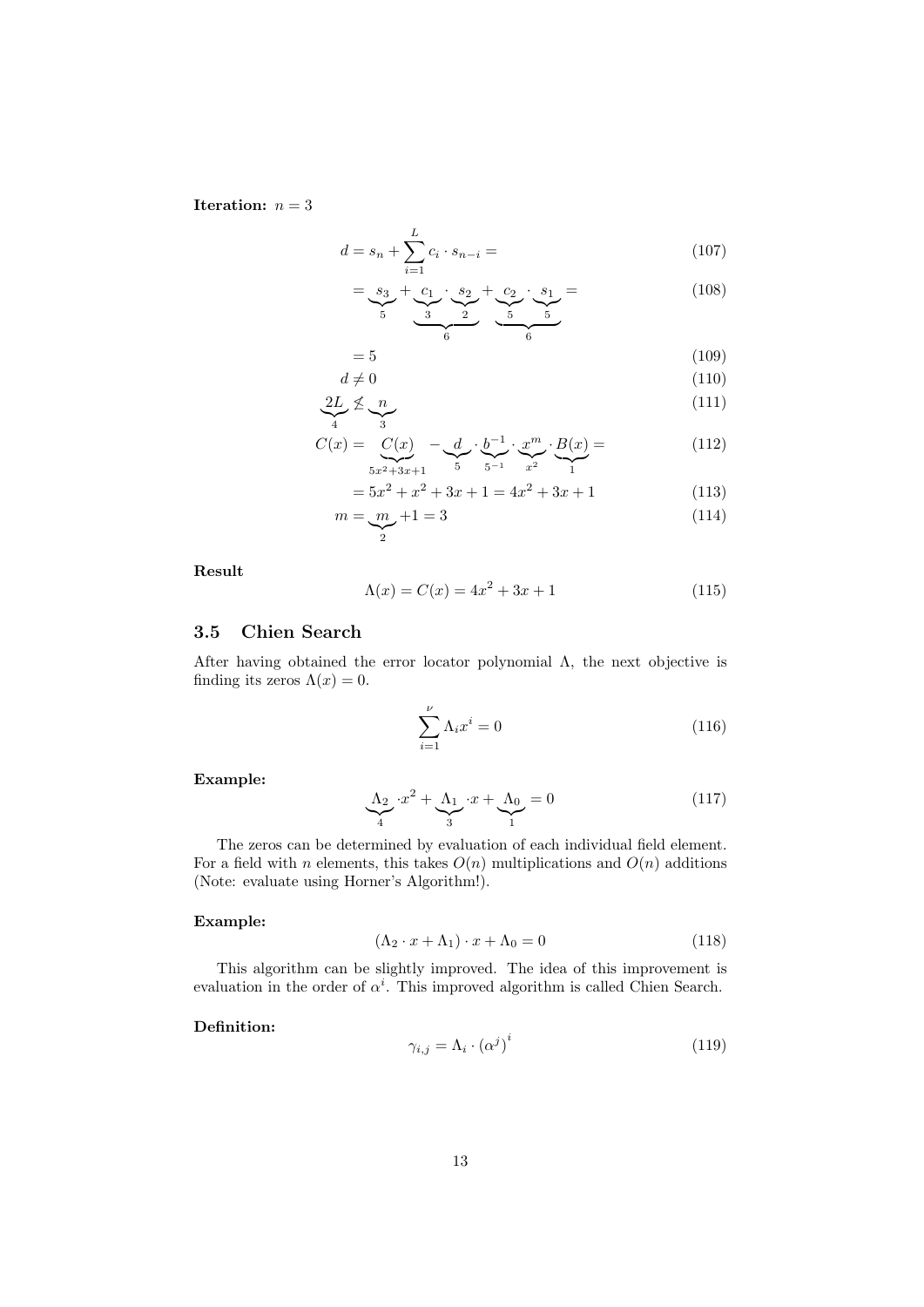$$
\Lambda(\alpha^j) = \sum_{i=1}^{\nu} \Lambda_i(\alpha^j)^i = \sum_{i=1}^{\nu} \gamma_{i,j}
$$
\n(120)

$$
\Lambda(\alpha^{j+1}) = \sum_{i=1}^{\nu} \gamma_{i,j+1} \tag{121}
$$

$$
\gamma_{i,j+1} = \Lambda_i \cdot (\alpha^{(j+1)})^i = \Lambda_i \cdot (\alpha^j)^i \cdot \alpha^i = \gamma_{i,j} \cdot \alpha^i \tag{122}
$$

**Observation:**  $\alpha^{i}$  are constants. By evaluation using this scheme, only  $O(n)$ GF-additions and  $O(n)$  GF-multiplications by constants per iteration are required. Note also, that these are the same constants that are also required for evaluation of the syndrome.

Example:

$$
\alpha^0 = 1\tag{123}
$$

$$
\alpha^1 = 2\tag{124}
$$

$$
\alpha^2 = 2 \cdot 2 = 4\tag{125}
$$

Iteration:  $\alpha^0$ 

$$
\gamma_{0,0} = \Lambda_0 = 1\tag{126}
$$

$$
\gamma_{1,0} = \Lambda_1 = 3\tag{127}
$$

$$
\gamma_{2,0} = \Lambda_2 = 4\tag{128}
$$

$$
\Lambda(\alpha^0) = \Lambda(1) = \gamma_{0,0} + \gamma_{1,0} + \gamma_{2,0} = 1 + 3 + 4 = 6 \tag{129}
$$

Iteration:  $\alpha^1$ 

$$
\gamma_{0,1} = \gamma_{0,0} * \alpha^0 = 1 * 1 = 1 \tag{130}
$$

$$
\gamma_{1,1} = \gamma_{1,0} * \alpha^1 = 3 * 2 = 6 \tag{131}
$$

$$
\gamma_{2,1} = \gamma_{2,0} * \alpha^2 = 4 * 4 = 7 \tag{132}
$$

$$
\Lambda(\alpha^1) = \Lambda(2) = \gamma_{0,1} + \gamma_{1,1} + \gamma_{2,1} = 1 + 6 + 7 = 0 \tag{133}
$$

We found a zero at  $X^{-1} = 2$ . The error location is log  $X = \log 2^{-1} = \log 6 =$ 6. In our received message, the position 6 is wrong.

Iteration:  $\alpha^2$ 

$$
\gamma_{0,2} = \gamma_{0,1} * \alpha^0 = 1 * 1 = 1 \tag{134}
$$

$$
\gamma_{1,2} = \gamma_{1,1} * \alpha^1 = 6 * 2 = 1 \tag{135}
$$

$$
\gamma_{2,2} = \gamma_{2,1} * \alpha^2 = 7 * 4 = 6 \tag{136}
$$

$$
\Lambda(\alpha^2) = \Lambda(4) = \gamma_{0,2} + \gamma_{1,2} + \gamma_{2,2} = 1 + 1 + 6 = 6 \tag{137}
$$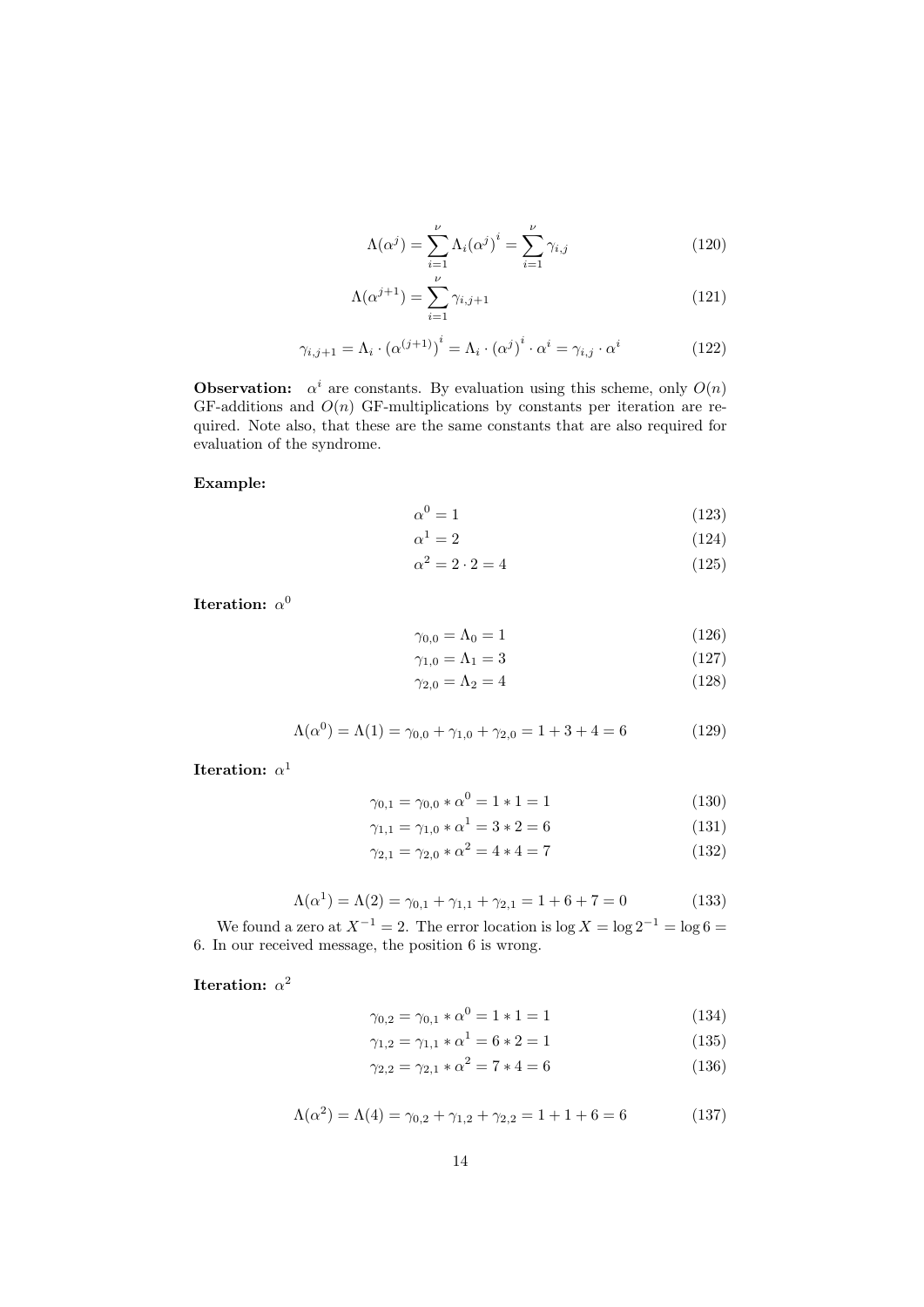Iteration:  $\alpha^3$ 

$$
\gamma_{0,3} = \gamma_{0,2} * \alpha^0 = 1 * 1 = 1 \tag{138}
$$

$$
\gamma_{1,3} = \gamma_{1,2} * \alpha^1 = 1 * 2 = 2 \tag{139}
$$

$$
\gamma_{2,3} = \gamma_{2,2} * \alpha^2 = 6 * 4 = 2 \tag{140}
$$

$$
\Lambda(\alpha^3) = \Lambda(5) = \gamma_{0,3} + \gamma_{1,3} + \gamma_{2,3} = 1 + 2 + 2 = 1 \tag{141}
$$

Iteration:  $\alpha^4$ 

$$
\gamma_{0,4} = \gamma_{0,3} * \alpha^0 = 1 * 1 = 1 \tag{142}
$$

$$
\gamma_{1,4} = \gamma_{1,3} * \alpha^1 = 2 * 2 = 4 \tag{143}
$$

$$
\gamma_{2,4} = \gamma_{2,3} * \alpha^2 = 2 * 4 = 5 \tag{144}
$$

$$
\Lambda(\alpha^4) = \Lambda(7) = \gamma_{0,4} + \gamma_{1,4} + \gamma_{2,4} = 1 + 4 + 5 = 0 \tag{145}
$$

We found a zero at  $X^{-1} = 7$ . The error location is log  $X = \log 7^{-1} = \log 5 =$ 3. In our received message, the position 3 is wrong.

Iteration:  $\alpha^5$ 

$$
\gamma_{0,5} = \gamma_{0,4} * \alpha^0 = 1 * 1 = 1 \tag{146}
$$

$$
\gamma_{1,5} = \gamma_{1,4} * \alpha^1 = 4 * 2 = 5 \tag{147}
$$

$$
\gamma_{2,5} = \gamma_{2,4} * \alpha^2 = 5 * 4 = 3 \tag{148}
$$

$$
\Lambda(\alpha^5) = \Lambda(3) = \gamma_{0,5} + \gamma_{1,5} + \gamma_{2,5} = 1 + 5 + 3 = 7
$$
 (149)

Iteration:  $\alpha^6$ 

$$
\gamma_{0,6} = \gamma_{0,5} * \alpha^0 = 1 * 1 = 1 \tag{150}
$$

$$
\gamma_{1,6} = \gamma_{1,5} * \alpha^1 = 5 * 2 = 7 \tag{151}
$$

$$
\gamma_{2,6} = \gamma_{2,5} * \alpha^2 = 3 * 4 = 1 \tag{152}
$$

$$
\Lambda(\alpha^6) = \Lambda(6) = \gamma_{0,6} + \gamma_{1,6} + \gamma_{2,6} = 1 + 7 + 1 = 7 \tag{153}
$$

### 3.6 Error Correction

Once we have obtained the error locations, our final goal is to compute the correct values for the defective values.

One way to do this is to solve the syndrome equation for the error values:

$$
\begin{bmatrix} X_1^1 & X_2^1 & \cdots & X_{\nu}^1 \\ X_1^2 & X_2^2 & \cdots & X_{\nu}^2 \\ \vdots & \vdots & \ddots & \vdots \\ X_1^{n-k} & X_2^{n-k} & \cdots & X_{\nu}^{n-k} \end{bmatrix} \cdot \begin{bmatrix} Y_1 \\ Y_2 \\ \cdots \\ Y_{\nu} \end{bmatrix} = \begin{bmatrix} S_1 \\ S_2 \\ \cdots \\ S_{n-k} \end{bmatrix}
$$
 (154)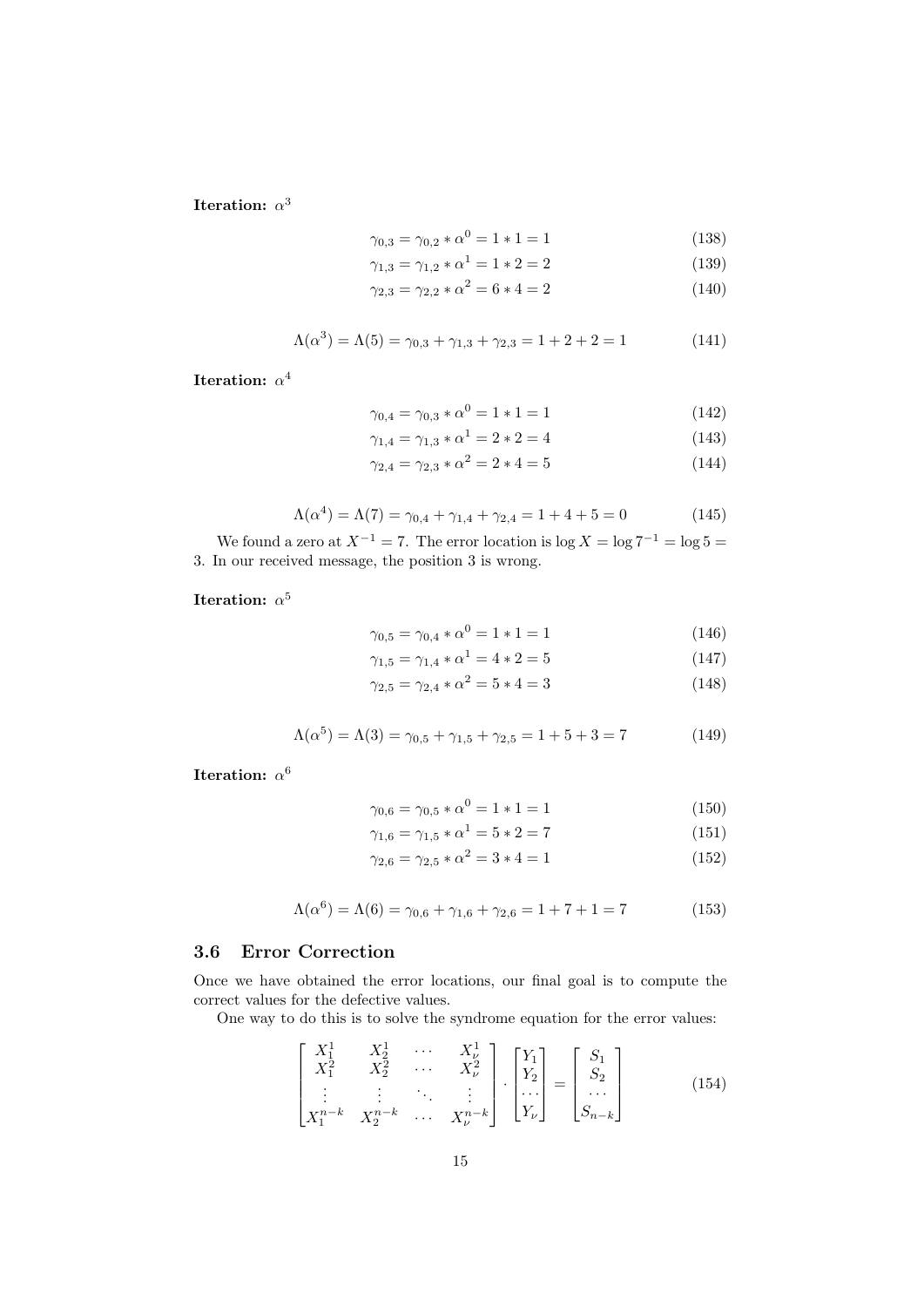Note This matrix is a Vandermonde matrix.

 $\lceil$  $\overline{\phantom{a}}$  $\overline{\phantom{a}}$  $\overline{1}$ 

Example:

$$
\begin{bmatrix}\nX_1^1 & X_2^1 \\
X_1^2 & X_2^2 \\
X_1^3 & X_2^3 \\
X_1^4 & X_2^4\n\end{bmatrix} \cdot \begin{bmatrix}\nY_1 \\
Y_2\n\end{bmatrix} = \begin{bmatrix}\nS_1 \\
S_2 \\
S_3 \\
S_4\n\end{bmatrix}
$$
\n(155)

$$
\begin{bmatrix} 5^1 & 6^1 \\ 5^2 & 6^2 \\ 5^3 & 6^3 \\ 5^4 & 6^4 \end{bmatrix} \cdot \begin{bmatrix} Y_1 \\ Y_2 \end{bmatrix} = \begin{bmatrix} 0 \\ 5 \\ 2 \\ 5 \end{bmatrix}
$$
 (156)

$$
\begin{bmatrix} 5 & 6 \ 6 & 3 \ 4 & 7 \ 3 & 5 \end{bmatrix} \cdot \begin{bmatrix} Y_1 \ Y_2 \end{bmatrix} = \begin{bmatrix} 0 \ 5 \ 2 \ 5 \end{bmatrix}
$$
 (157)

$$
(I) \t 5Y_1 + 6Y_2 = 0 \t 3 \t (158)
$$

$$
(II) \t 6Y_1 + 3Y_2 = 5 \t (159)
$$

$$
(I') \t 6Y_1 + 4Y_2 = 0 \t (160)
$$
  

$$
(I' + II) \t 7Y_2 = 5 \t 7^{-1} = 5 \t (161)
$$

$$
Y_2 = 6
$$
 in (I) (162)  
 
$$
5Y_1 + 6 \cdot 6 = 0
$$
 (163)

$$
Y_1 = 6 \cdot 6 \cdot 5^{-1} = 3 \cdot 7 \tag{164}
$$

$$
Y_1 = 4 \tag{165}
$$

## 3.7 Forney Algorithm

Solving equation systems requires  $O(\nu^3)$  complexity. For a larger number of errors, Forney's algorithm can evaluate the missing values in better complexity. It is based on Lagrange interpolation.

#### Definition: Error Evaluator Polynomial

$$
\Omega(x) = S(x) \cdot \Lambda(x) \mod x^{2t} \tag{166}
$$

When looking at  $\Omega$ , we can infer the following properties:

$$
\Omega(x) = S(x) \cdot \Lambda(x) \mod x^{2t}
$$
\n
$$
S(x) \qquad \Lambda(x)
$$
\n(167)

$$
= \overbrace{\left(\sum_{j=0}^{2t-1} S_{j+1} x^j\right)}^{S(x)} \cdot \overbrace{\prod_{k=1}^{\nu} (1 - x \cdot X_k)}^{\Lambda(x)} \mod x^{2t}
$$
 (168)

$$
= \left(\sum_{j=0}^{2t-1} \sum_{k=1}^{\nu} Y_k X_k^{j+1} x^j\right) \cdot \prod_{k=1}^{\nu} (1 - x \cdot X_k) \mod x^{2t}
$$
(169)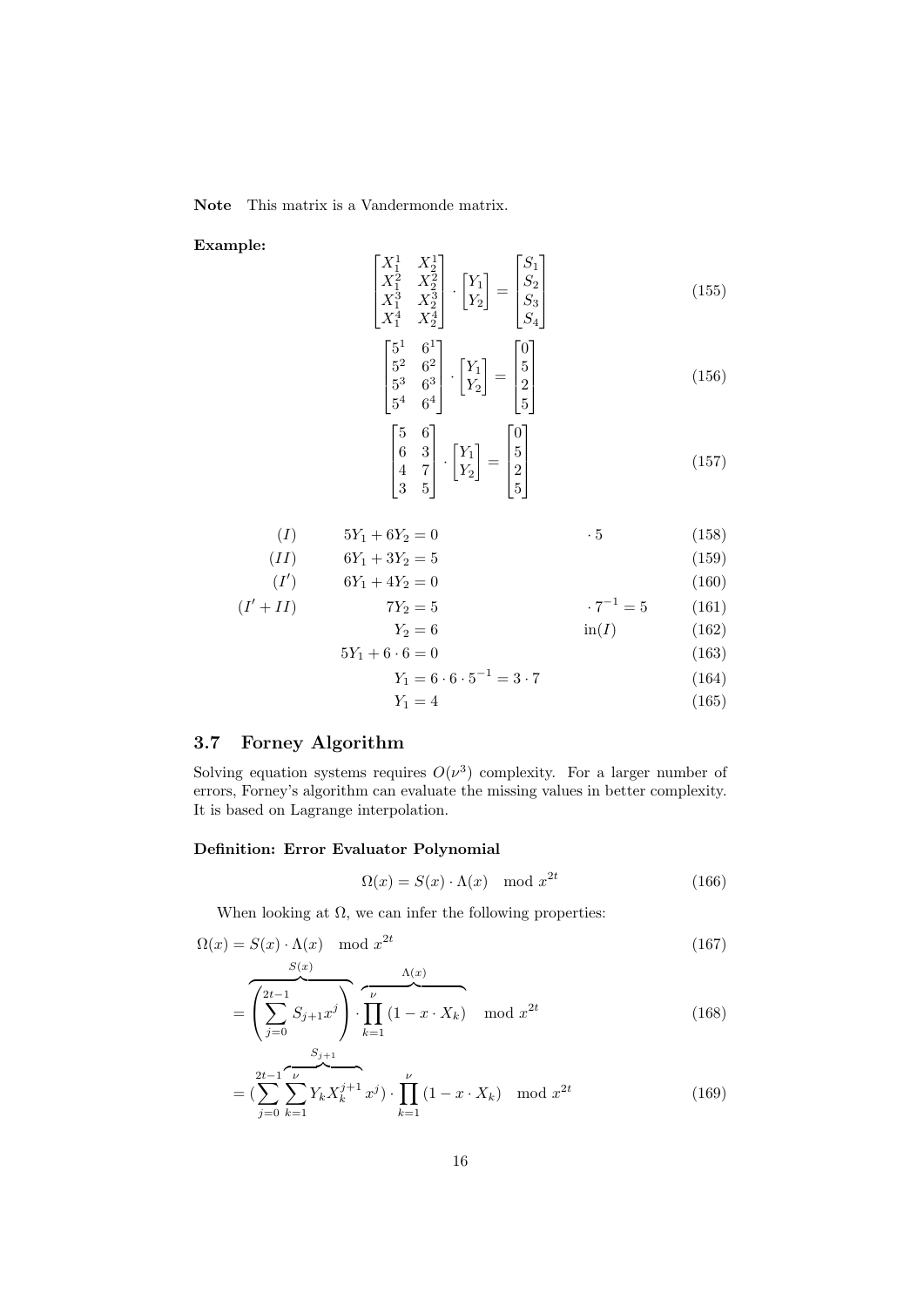Now, we switch the sums and factor out constants:

$$
= \left(\sum_{k=1}^{\nu} Y_k X_k \cdot \sum_{j=0}^{2t-1} (X_k \cdot x)^j \right) \cdot \prod_{k=1}^{\nu} (1 - X_k \cdot x) \mod x^{2t} \tag{170}
$$

now, we can take one factor from the big product:

$$
= \sum_{k=1}^{\nu} \left( Y_k X_k \cdot (1 - X_k \cdot x) \sum_{j=0}^{2t-1} (X_k \cdot x)^j \cdot \prod_{l=1, l \neq k}^{\nu} (1 - X_l \cdot x) \right) \mod x^{2t}
$$
\n(171)

Let's have a closer look at the factor  $(1 - X_k \cdot x) \sum_{j=0}^{2t-1} (X_k \cdot x)^j$ . This is actually a telescope sum:

$$
(1 - X_k \cdot x) \sum_{j=0}^{2t-1} (X_k \cdot x)^j = 1 - x^{2t}
$$
 (172)

Or modulo  $x^{2t}$ , we get:

$$
(1 - X_k \cdot x) \sum_{j=0}^{2t-1} (X_k \cdot x)^j \equiv 1 \mod x^{2t}
$$
 (173)

Consequently,

$$
\Omega(x) = \sum_{k=1}^{\nu} \left( Y_k X_k \cdot \prod_{l=1, l \neq k}^{\nu} (1 - X_l \cdot x) \right) \mod x^{2t} \tag{174}
$$

In the following, we assume that deg  $\Omega < 2t$ , and drop the mod  $x^{2t}$ . If we now evaluate  $\Omega$  at an error location  $X_j^{-1}$ :

$$
\Omega(X_j^{-1}) = \sum_{k=1}^{\nu} \left( Y_k X_k \cdot \prod_{l=1, l \neq k}^{\nu} \left( 1 - X_l \cdot X_j^{-1} \right) \right) \tag{175}
$$

The big product always contains a zero. Except if  $k = j$ :

$$
\Omega(X_j^{-1}) = Y_j \cdot \left( X_j \prod_{l=1, l \neq j}^{\nu} \left( 1 - X_l \cdot X_j^{-1} \right) \right) \tag{176}
$$

Here we can see, that if we evaluate the error evaluator polynomial, we get the error value, multiplied with something that depends on the error location.

#### Definition: Formal Derivative

$$
\Lambda'(x) = \sum_{i=1}^{\nu} \left(\sum_{j=1}^{i} \Lambda_i\right) x^{i-1}
$$
\n(177)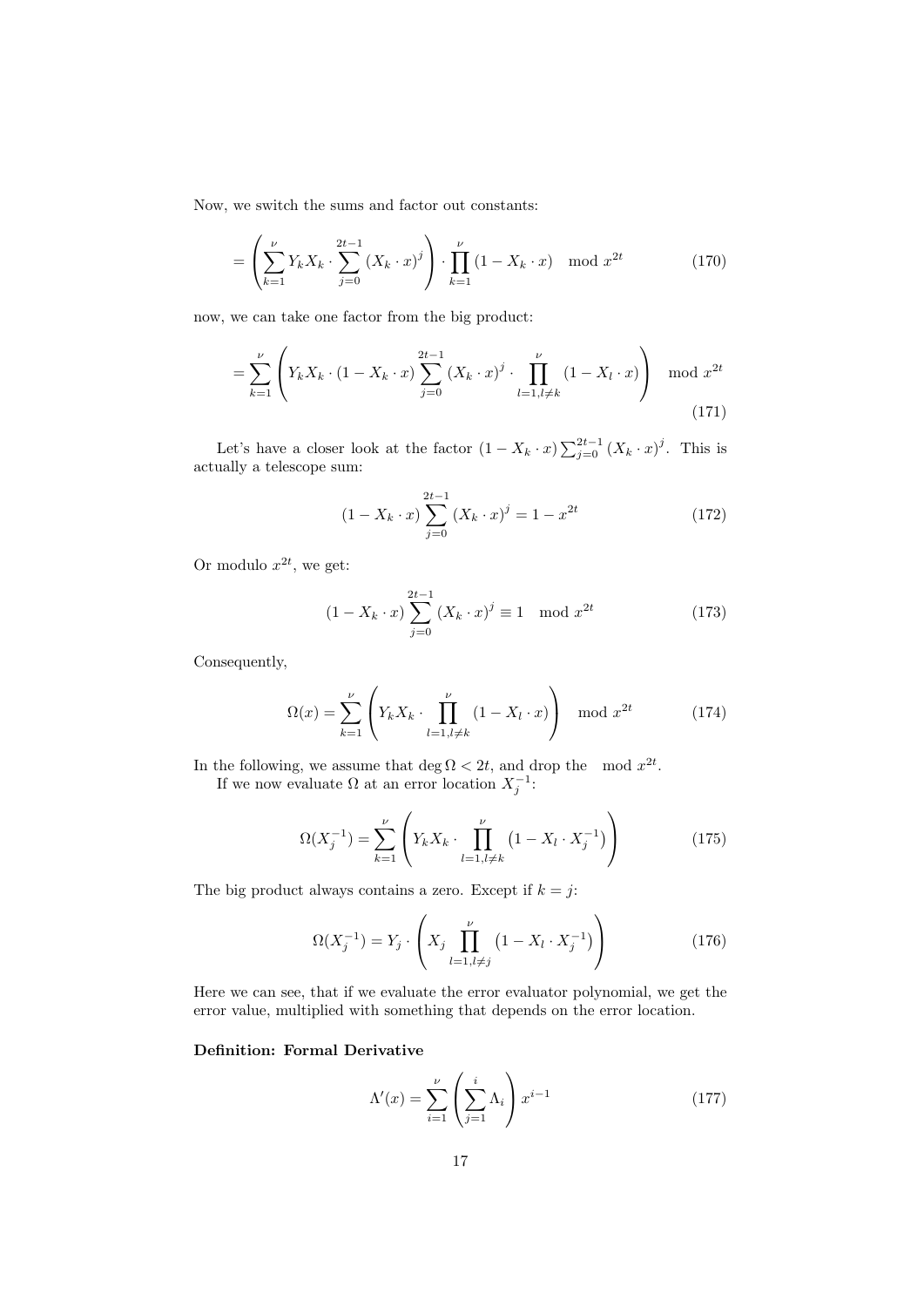We have to show that the formal derivate  $\Lambda'$  corresponds to the factor that is multiplied to the error value when evalating the error evaluator polynomial Ω.

$$
\Lambda(x) = \prod_{k=1}^{\nu} \left( 1 - x \cdot X_k \right) \tag{178}
$$

$$
\Lambda'(x) = -\sum_{l=1}^{\nu} X_l \prod_{k=1, k \neq l}^{\nu} (1 - x \cdot X_k)
$$
\n(179)

$$
\Lambda'(X_j^{-1}) = -\sum_{l=1}^{\nu} X_l \prod_{k=1, k \neq l}^{\nu} (1 - X_j^{-1} \cdot X_k)
$$
\n(180)

The product always has a zero, except if  $j = l$ 

$$
\Lambda'(X_j^{-1}) = -X_l \prod_{k=1, k \neq j}^{\nu} \left( 1 - X_j^{-1} \cdot X_k \right) \tag{181}
$$

(182)

**Note:** For a field based on  $F_2$ , every second coefficient is zero. So, the derivative is obtained by shifting coeffients by one and zeroing every other coefficient.

Using the error evaluator polynomial, the defective values can be computed as follows:

$$
Y_j = -\frac{\Omega(X_j^{-1})}{\Lambda'(X_j^{-1})}
$$
\n(183)

#### Example:

$$
S(x) = 5x^3 + 2x^2 + 5x \tag{184}
$$

$$
\Lambda(x) = 1 + 3x + 4x^2 \tag{185}
$$

$$
\Lambda'(x) = 3\tag{186}
$$
1

$$
\frac{1}{\Lambda'(x)} = 4\tag{187}
$$

$$
\Omega(x) = S(x) \cdot \Lambda(x) \mod x^{2t}
$$
\n
$$
= (5x^3 + 2x^2 + 5x) \cdot (4x^2 + 3x + 1) \mod x^4
$$
\n(188)

$$
= (5 \cdot 4)x^{5} + (5 \cdot 3 + 2 \cdot 4)x^{4} + \underbrace{(5 \cdot 1 + 2 \cdot 3 + 5 \cdot 4)}_{5} x^{3} + \underbrace{(2 \cdot 1 + 5 \cdot 3)}_{2} x^{2} + 5x
$$
\n
$$
(190)
$$

$$
\Omega(x) = 5x \tag{191}
$$

$$
Y_1 = -\frac{\Omega(X_1^{-1})}{\Lambda'(X_1^{-1})} = \Omega(7) \cdot 4 = 5 \cdot 7 \cdot 4 = 4 \tag{192}
$$

$$
Y_2 = -\frac{\Omega(X_2^{-1})}{\Lambda'(X_2^{-1})} = \Omega(2) \cdot 4 = 5 \cdot 2 \cdot 4 = 6 \tag{193}
$$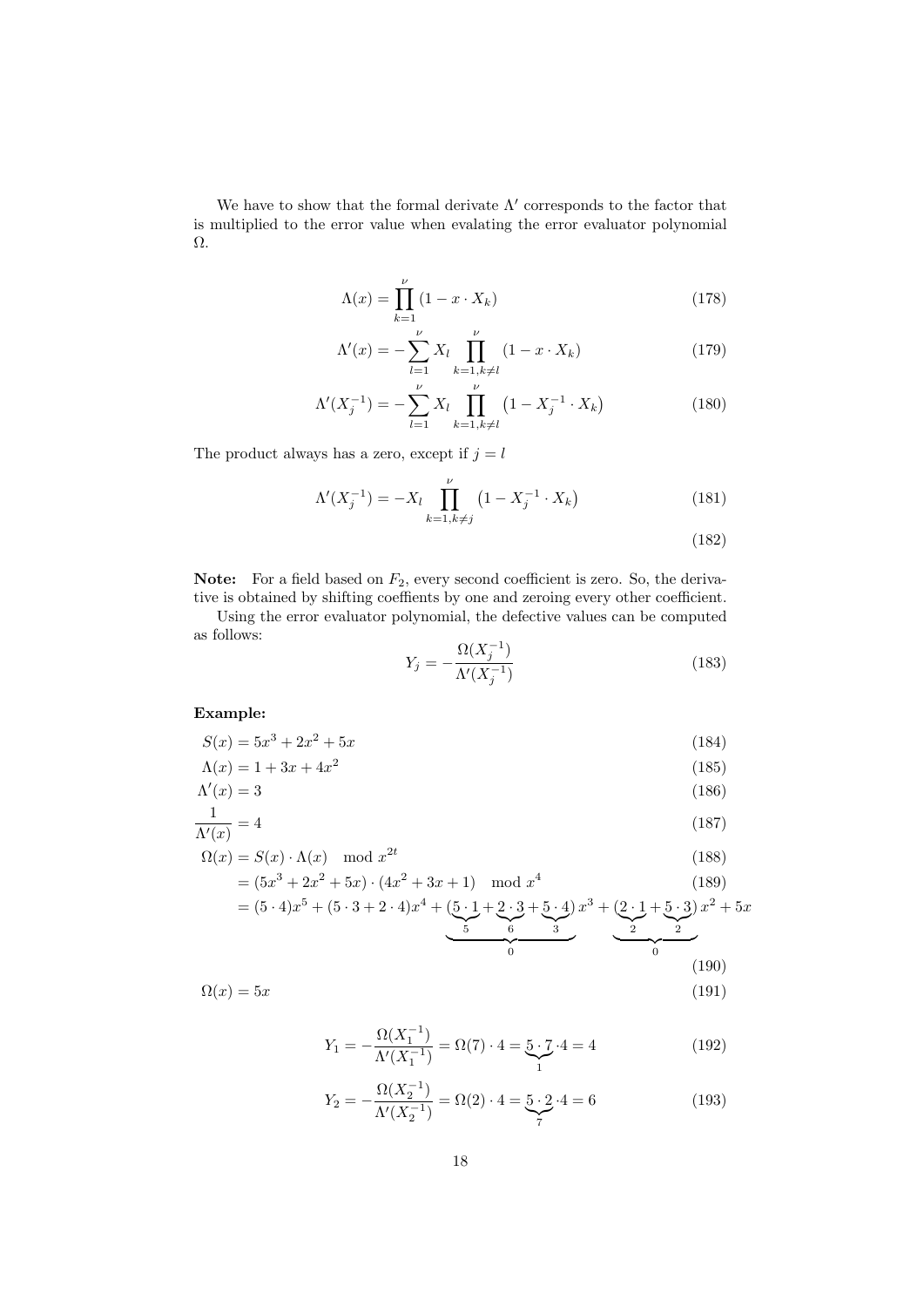#### 3.7.1 Correction of Known Errors

In more complex encoding systems, e.g. with inner and outer codes, the presence of an error might already be known at the decoding state of Reed-Solomon (which is typically being used as outer code). These known errors are also known as erasures.

In this case, these errors can be corrected much more simply:

Definition: An erasure locator polynomial

$$
\Gamma(x) = \prod_{k=1}^{\mu} (1 - x \alpha^{i_k})
$$
\n(194)

might be constructed from the known error locations.

This is much easier than computing it from the syndromes. By this method, up to 2t erasures (i.e. twice as many as unkown errors) can be corrected.

If the message contains both known and unknown error locations, the computed error locator polynomial  $\Lambda$  can also be combined with the erasure locator polynomial Γ into a combined polynomial  $\Psi(x) = \Lambda(x) \cdot \Gamma(x)$ , and the Forney algorithm can be performed on the combined polynomial.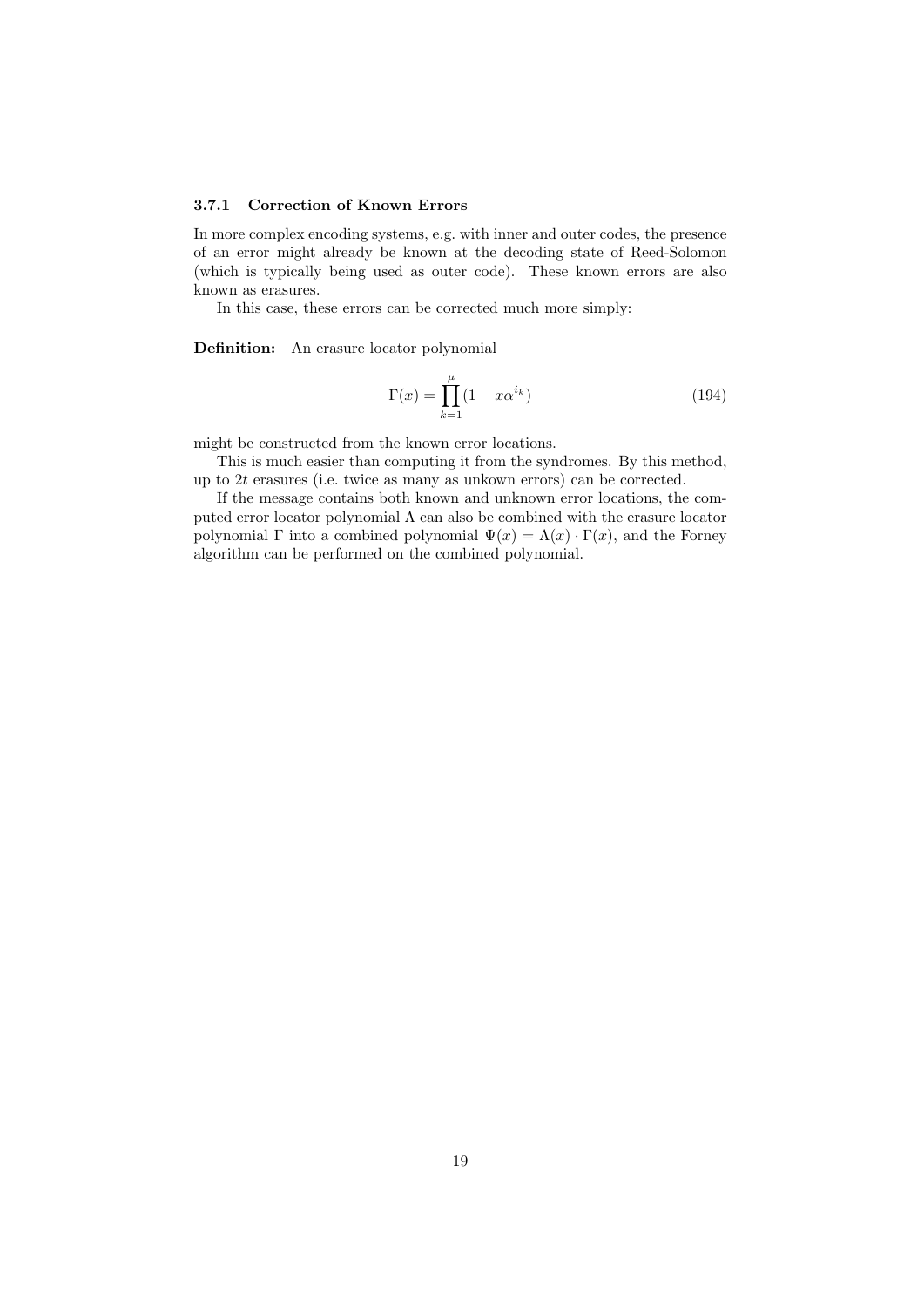## 4 Homework

On a space mission to Mars, an extra-terrestrial artefact, potentially an alien space probe, is found. This space probe is millions of years old and quite damaged.

So, the question is if the alien civilization is capable of doing mathematics. As a universal code, the aliens might have used the Gödel Codons presented by Hofstadter's Typographic Number Theory.

TNT Codons As a reference, here a table of its encodings:

| $\overline{0}$ | 666              |
|----------------|------------------|
| $\overline{S}$ | 123              |
|                | $\overline{111}$ |
| $\overline{+}$ | $\overline{112}$ |
|                | 236              |
|                | $\overline{362}$ |
|                | $\overline{323}$ |
|                | $\overline{212}$ |
|                | 213              |
|                | $\overline{312}$ |
|                | $\overline{313}$ |
| $\frac{a}{l}$  | 262              |
|                | 163              |
|                | 161              |
|                | $\overline{616}$ |
|                | 633              |
|                | $\overline{223}$ |
|                | $3\overline{3}3$ |
|                | 626              |
|                | $\overline{636}$ |
|                | $\overline{611}$ |

(195)

Furthermore, the scientific commission has determined that an alien civilization capable of doing mathematics and sending space probes might as well be capable of performing error correct coding on its million years long space travels. In particular, the aliens might just coincidentally use the Reed-Solomon Encoding that also human earthlings happen to learn at the coding theory lecture.

On the space probe, you find a quite weathered CD, from which you manage to read the following code words:

|   |   |                | ິ |   |   |   |
|---|---|----------------|---|---|---|---|
| 6 | 6 | 6              | 3 | 3 | 2 |   |
| 1 |   | 2              |   | 7 | 6 | 3 |
| 6 | 3 | 6              |   |   | 3 | 4 |
| 6 | 3 | 3              | 6 | 7 | 3 | 7 |
| 3 |   | 3              | 2 | 0 | 0 | 3 |
| Х | Х | $\overline{2}$ |   | 7 | 6 | 3 |
| Х | Х | Х              | Χ |   |   | 1 |
| 6 | X | 6              | 6 | 6 |   | 6 |

What can you say about the alien civilization? Please justify your answer.